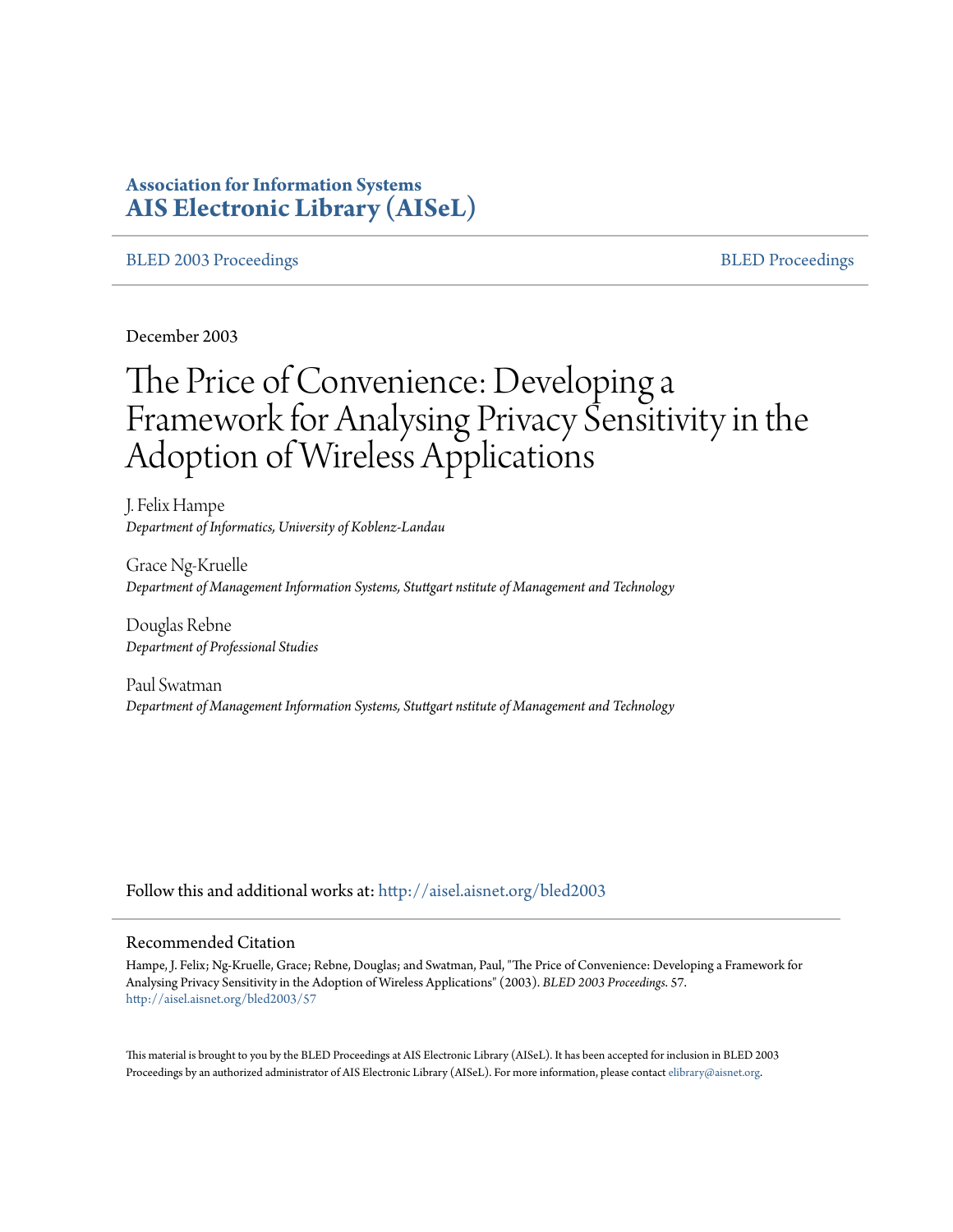# **16th Bled eCommerce Conference**

#### **eTransformation**

Bled, Slovenia, June 9 – 11, 2003

# **The Price of Convenience: Developing a Framework for Analysing Privacy Sensitivity in the Adoption of Wireless Applications**

**Grace Ng-Kruelle, Paul A. Swatman** 

Department of Management Information Systems, Stuttgart Institute of Management and Technology, Germany Ng-Kruelle@Uni-simt.de, Swatman@Uni-simt.de School of Management Information Systems, Deakin University, Australia

#### **Douglas S. Rebne**

Department of Professional Studies, New York University, United States DR73@Nyu.edu

#### **J. Felix Hampe**

Department of Informatics, University of Koblenz-Landau, Germany Hampe@Uni-koblenz.de

### **Abstract**

*This paper reports a preliminary cycle of structured case analysis of personal privacy sensitivity in respect of wireless applications. This empirical cycle, interposed between the theoretic development of a conceptual framework which we have called the "Price of Convenience" Model (Ng-Kruelle, Swatman, Rebne and Hampe 2002) and a series of socio-technical studies in the field which will form the main body of our research programme, comprises a qualitative content analysis of a sample of reports published within the practitioner and public media over the period 1999-2002. The aim of this cycle of research is testing and refinement of the Price of Convenience model as a conceptual framework for our continuing study.* 

*Keywords: Wireless applications, privacy, adoption of innovation, attitudes and behaviour, information systems research.* 

## **1. Introduction**

Wireless and the mobile Internet are today significant drivers for the Information Age. The negative sentiment over information and communications technologies (ICT) in general and overhyped 3G mobile services in the last 2 years will delay but not stop the overall world-wide growth in this industry. Instead, the wireless/mobile technologies and applications will gradually lead the information society further into the world of pervasive and ubiquitous computing. These are driven by various factors, among them,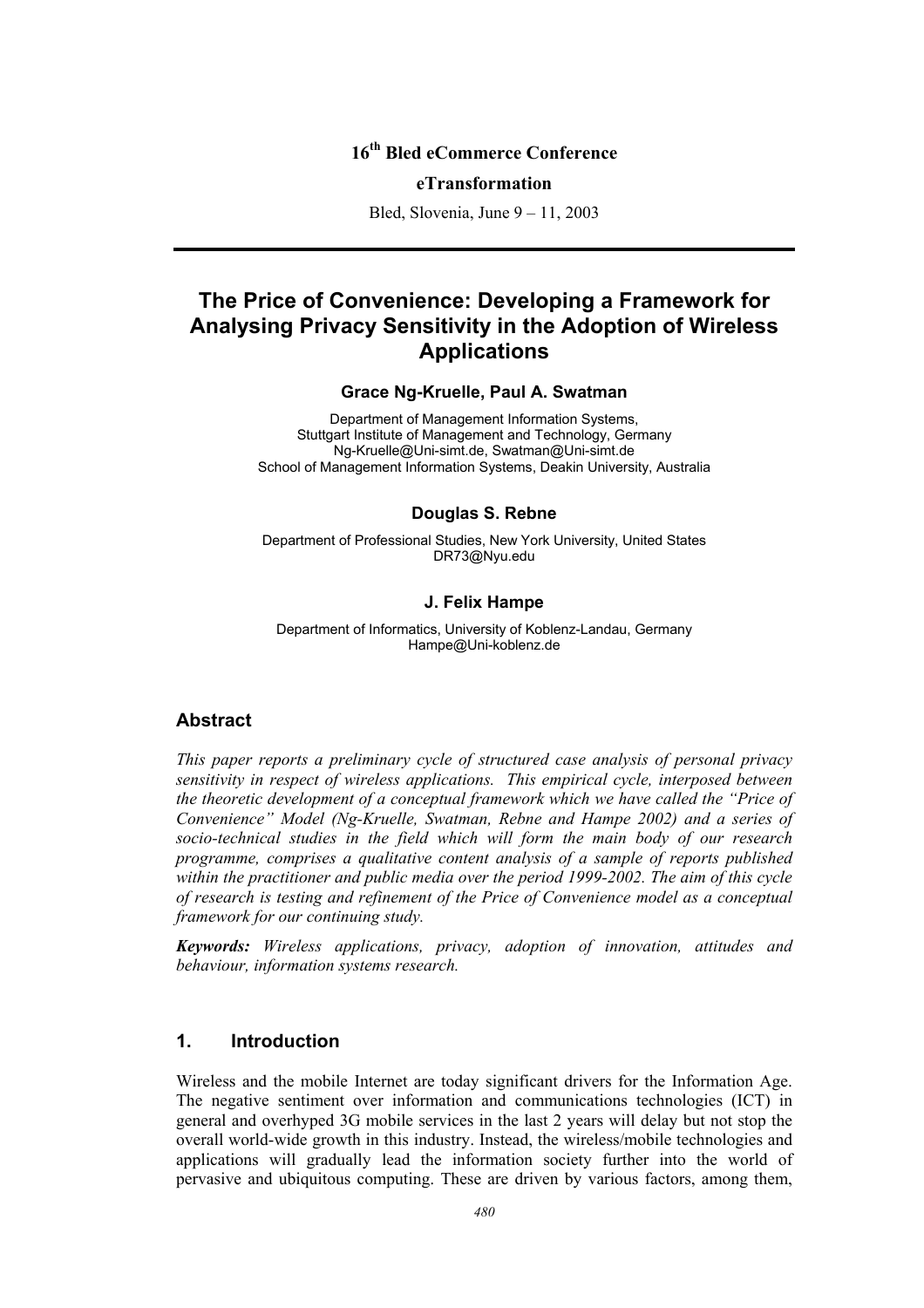the increased adoption of "smart" handheld devices (e.g. PDAs and mobile phones), the rapid evolution (and continuous usage of)  $SMS<sup>1</sup>$  to EMS and MMS, the growth of highspeed-broadband technologies, and the emergence of mobile "anytime-anywhere" applications (EITO 2002). The continuous upward forecast of growth is an indicator of its potential economic value for telecommunications service providers, as well as an indicator for consumers that wireless network will continuously be exploited for the better, the more effective way of service delivery.

As location-positioning technology continues to improve, so expectations for more accurate, localised services increases. From the consumer's perspective, mobility brings the benefits of flexibility of connectivity, anytime and anywhere, with personalised services. From a mobile service operator's perspective, wireless applications such as mobile location services will provide the advantages of increased revenue, improved customer loyalty and of service differentiation.

Using handheld computing and communication devices with the wireless network, consumers and business employees are able to access information (location and/time specific) and other mobile applications. After the "wireless hype" peaked in the early 2000s, and as reality and more down-to-earth expectations begin to sink in, one obvious issue remains – in some ways the most important –the handling of individual security and information privacy.

The single distinctive characteristic of "wireless", when compared to that of traditional fixed Internet, is the nature of information – instead of being static, it is now real time, location specific with context aware. Mobile information systems have the capacity to change not only lifestyle but also society, work and human thinking.

Privacy legislation, business best practice, and privacy enhancing technologies are part of a holistic mechanism which may be applied in the protection of user privacy. However, mechanisms should also exist in the promotion and development of businesses, perhaps similar to the EU's multi-faceted programs in bringing existing member countries and accession countries into the new global information society. On the one hand we observe aggressive moves to take advantage of the Internet, on the other hand we fear negative consequences with social, economic and/or environmental implications.

Legal bodies such as the EU Commission is a social institution that helps "social actors" such as the various business entities, and user communities to coordinate and control their interactions towards a more socially and economically viable adoption of a mobile ICT innovation. Other informal mechanisms should also exist hand in hand to facilitate innovation and yet provide a socially acceptable long-term adoption of this innovation. However, privacy itself is a complex multi-dimensional issue, the importance placed on which by potential adopters and users of such an innovation has been argued (Rebne, Ng-Kruelle, Swatman and Hampe 2002) to change according to the context.

Exactly how the context of innovation adoption and use develops over time, the making of decisions – and the impact of context on these decisions – is not well understood. It is these issues, in respect of wireless applications such as nomadic computing, mobile location services and smartcards, which form the core concern of our research programme. We have argued that a conceptual analysis of individuals balancing the conveniences of the being mobile against the associated loss of privacy and the potential implications of that loss, may be usefully considered through a metaphorical lens which

l

<sup>&</sup>lt;sup>1</sup> Short Message Service (SMS) is based on the techniques of Time Division Multiple Access (TDMA). It allows exchanges of short messages over digital control channels. It also supports data and fax up to 9.6 Kbps. Source: EITO (2002). European Information Technology Observatory 2002. Frankfurt, European Information Technology Observatory.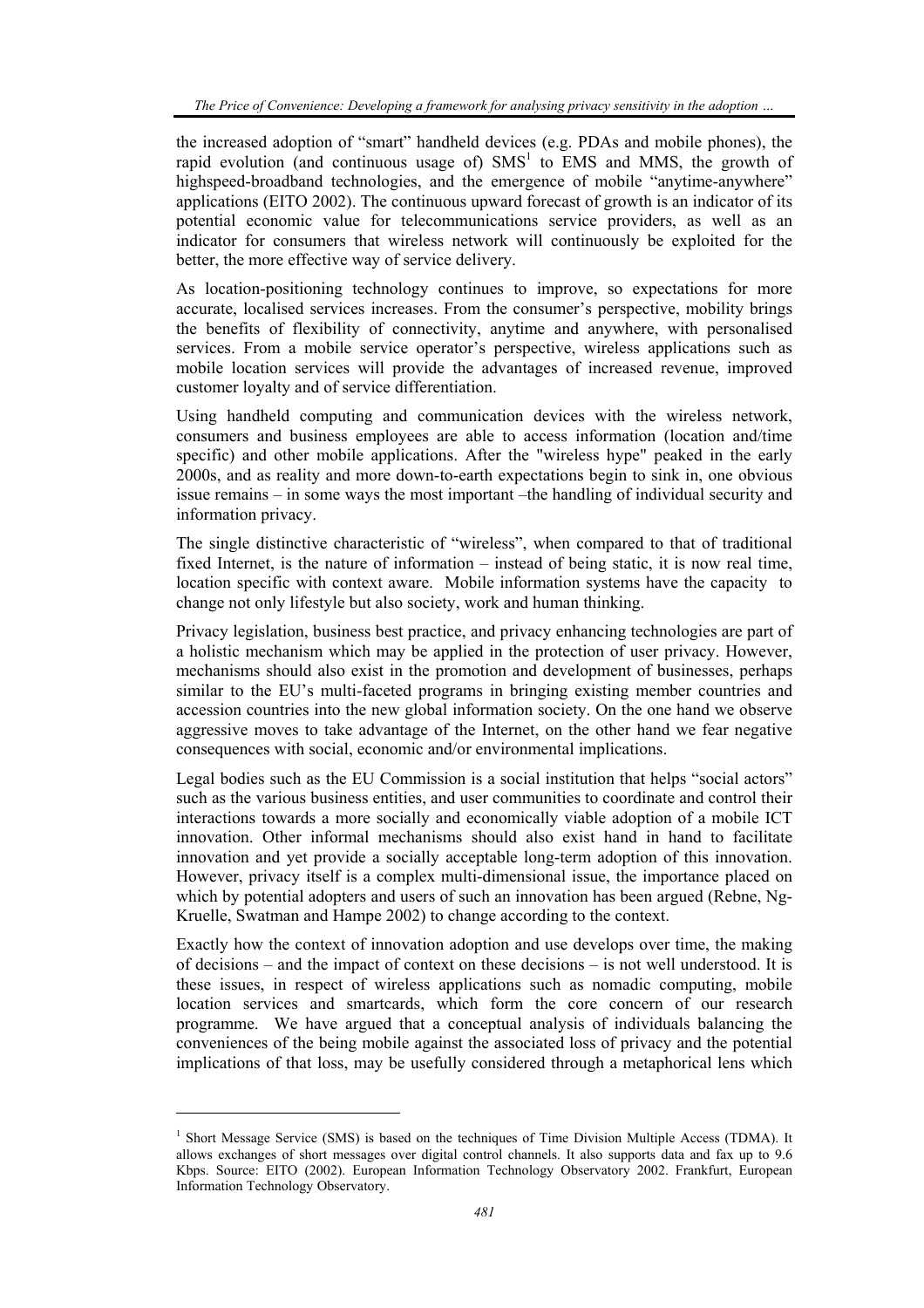we call the *price of convenience* (Ng-Kruelle, Swatman et al. 2002; Rebne, Ng-Kruelle et al. 2002) (Figure 1).



*Figure 1: Conceptual Framework MØ: the Price of Convenience (PoC) Model*

The context of individual adoption behaviour is in constant flux under the first order effects of the key contextual actors: society, government, industry, and company which are complemented by a second order effect of the media. We consider the media an interinstitutional *venue* that is inseparable from an understanding of individual PoC due to its influence on the shaping of debate and education on wireless application and privacy. In our view, an individual's *PoC* calculus is constantly modified by the dynamics of influence from the four broad institutional sources and the sense made of these forces via media representation. Attitudinal analysis is central to the model for two reasons (Rebne, Ng-Kruelle et al. 2002). First, as has been demonstrated by research on the privacy issue in fixed-internet context, attitudes and behaviours do not co-vary strongly and so each behavioural phenomenon requires analysis in its own right. Second, if the link between institutional and media effects is, indeed, stronger in relation to PoC-related attitudes than behaviours, the former (intermediate) outcome becomes still more important as a measure of the impact of policy-oriented interventions (regulatory, managerial or technical) on the part of the various institutional actors.

The contribution of this paper is twofold. By conducting an extensive (but not exhaustive) content analysis of a sample of media reports relating to the wireless privacy issue and analyzing them through the lens of the Price of Convenience model:

- we are able to derive an empirically and theoretically based general understanding of the wireless environment, its associated dynamics, and its implications on individual privacy sensitivity. The interactions of privacy related concerns between the end user and the various system actors will assist the business community and the policy makers in better addressing specific privacy concerns.
- We may test and extend the Price of Convenience model as a cognitive framework to guide our future cycles of Structured Case research.

The structure of the rest of the paper is structured as follow:

Description of the problem domain, then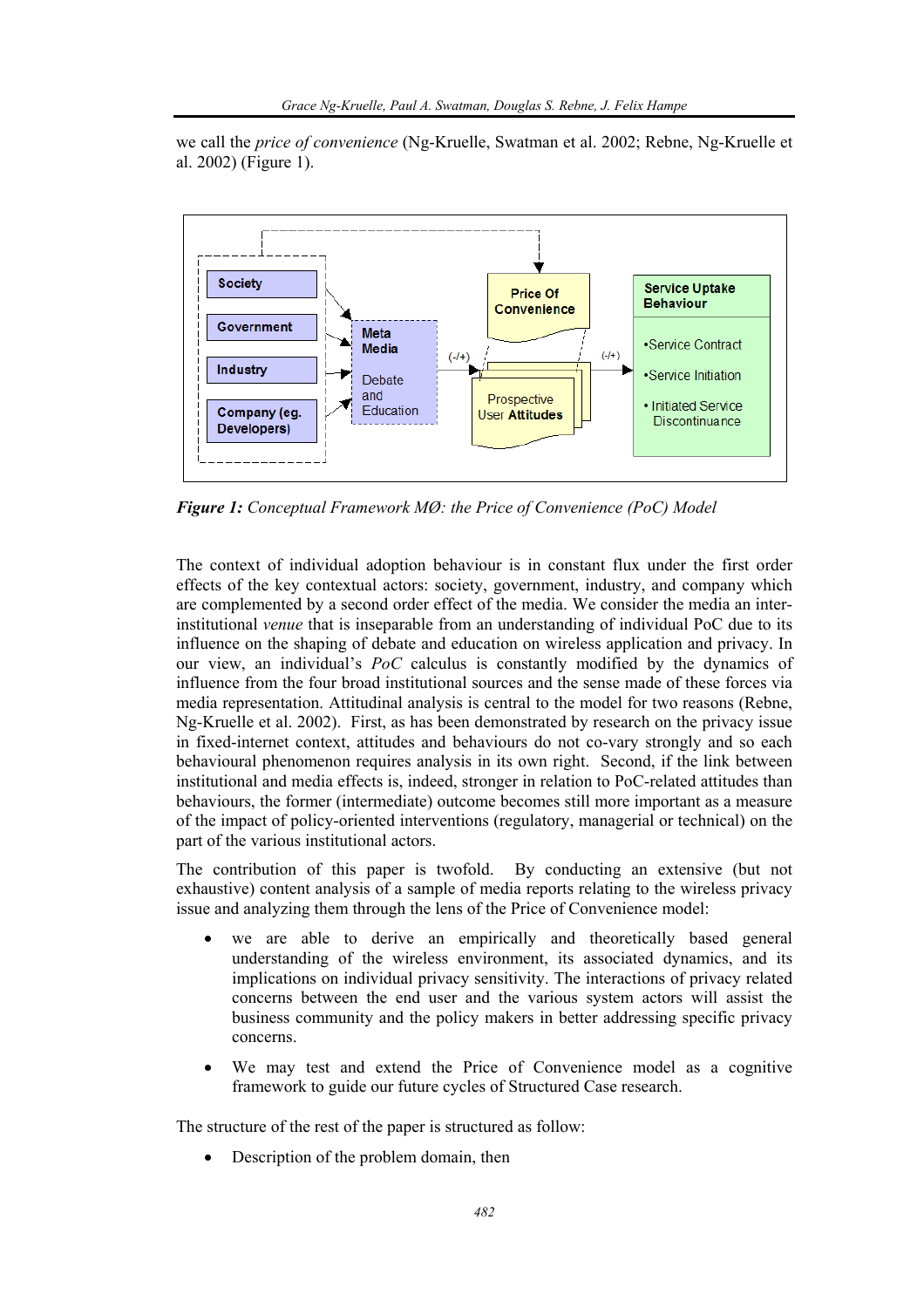- Outline of our research approach both for the programme as a whole and for the research cycle (cycle φ) which forms the focus of this paper;
- Description of cycle  $\phi$  and analysis of the data gathered;
- Drawing conclusions and stating implications for the research cycle 1 which will be reported in a subsequent paper.

# **2. Characteristics of the Problem Domain**

## *2.1 The "System": An Evolving Innovation*

The "system" study takes the form of a generic wireless application, mobile location services. Because mobile technologies and applications are still in the state of continuous evolution, they have been aptly described by (Orlikowski 1992) as "under continuous (re)development, social (re)construction," and that the "IT itself tends to have high interpretive flexibility", differing according to context in study, and is continuously reinvented and refined with different users (Orlikowski 1992; Rogers 1995; Iivari and Janson 2001). Innovation of this kind has been recognised by scholars of innovation to be an interactive, rather than a one-off process. This also implies that user experience and needs that are related to new technology are not static, but continues to co-evolve with the new technology (Iivari and Janson 2001). Other contextual issues of adoption are variables such as: the type of innovation-decision, the characteristics of the communication channels, the nature of the social system and the extent of change agents' promotion efforts (Rogers 1995).

In order to understand the interaction between the end user, the innovation and the environment within which the interaction occurs, it is necessary for researchers to think in terms of *systems*, a web of relationships rather than individual element held in isolation (Lundvall 1999). Empirical studies have shown that this interactive process occurs as "feedback from the market, such as knowledge inputs from users," that "interact with knowledge creation and entrepreneurial initiatives on the supply sides" (Lundvall 1999). We propose that our conceptual model, *Price of Convenience*, can assist in developing understanding of this web of relationships, in particular, those factors influencing contextually-based decision making in which personal privacy may be traded for convenience(Ng-Kruelle, Swatman, Rebne and Hampe 2002). In our overall research programme, we investigate privacy and the adoption/use of wireless applications at an individual level, aiming to produce a structured understanding of human motivation, attitudes and behaviour the metaphorical lens of price of convenience. The concept "*price of convenience*" (PoC) was introduced as a metaphor for understanding prospective user attitudes and behaviour in relation to wireless applications such as nomadic computing and location-based services. Our assessment of the wireless privacy issue suggests the possibility of an analysis balancing the conveniences of the services against the associated loss of privacy and the potential implications of that loss. The influence of PoC can be separated according to different stages in innovation deployment: adoption and implementation stage. This allows the identification of how a "positive" innovation uptake may over time have a negative outcome (or vice verse). Therefore, allowing possible actions to be identified in order to maximise the positive outcomes - the *conveniences*. In order to ensure that all elements of influence are identified, we adopt the Activity Theory, in particular the model of collective activity system in conceptualising the system of study. Activity Theory (AT), known also as *cultural-historical activity theory* is a descriptive tool used for analysing and understanding human activities (HelsinkiUniversity 1998). It has its origin in psychology but its main focus was later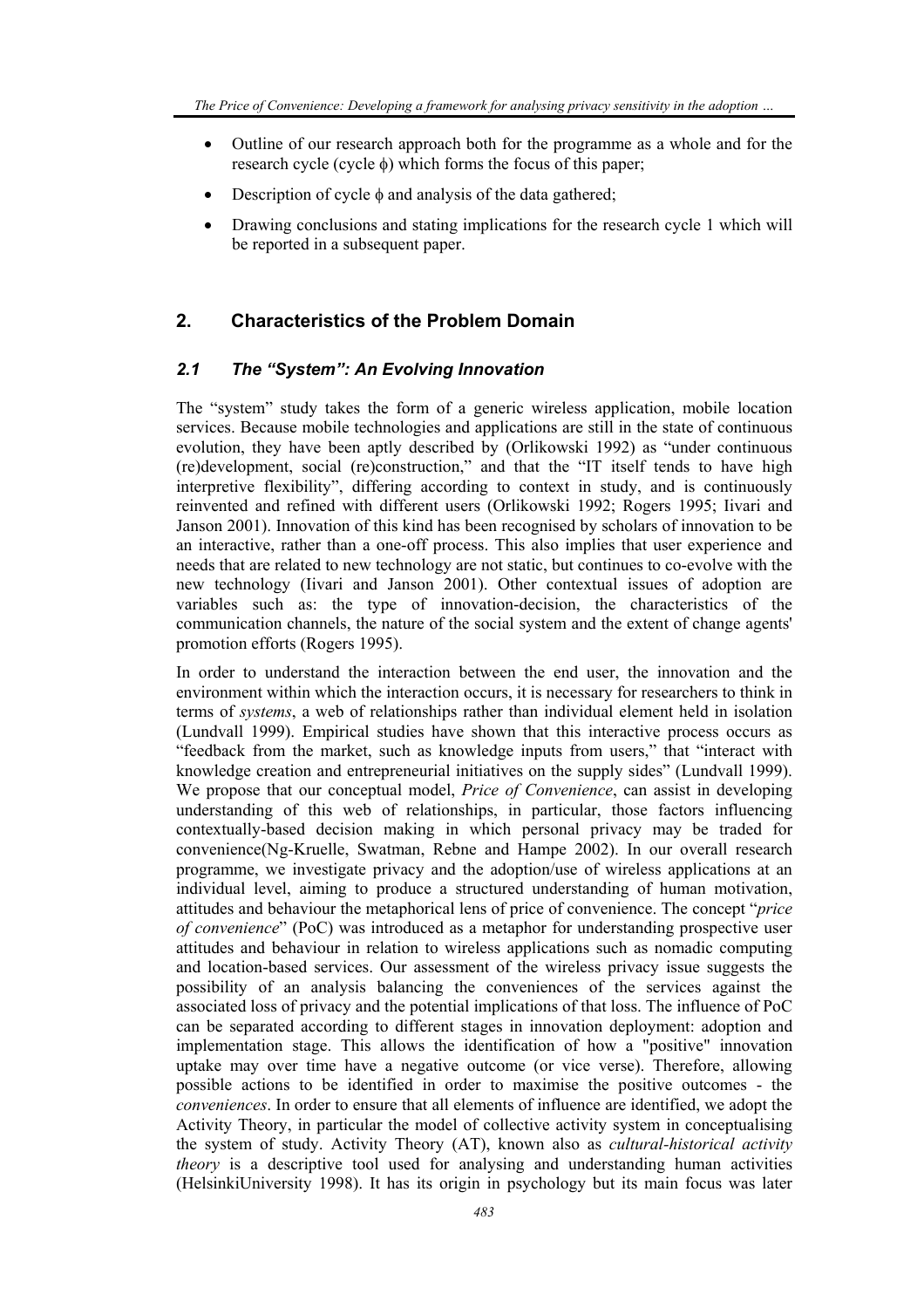extended from psychoanalysis and behaviourism, to *artifact-mediated* and *objectoriented* action (Bannon 1997). Moving beyond the purely psychological realm, AT has found loyal followings in the IS community, where it has taken the form of a more general approach for social and organisation oriented problems in understanding the dynamics of activities (Bannon 1997). Examples of its application may be found in the literature on computer supported cooperative work (CSCW) and human-computer interaction (HCI), where AT has been used as a mean for integrating theories and concepts (Barthelmess and Anderson 2002; Miettinen and Hasu 2002; Redmiles 2002).

AT functions as a holistic device to provide a broad conceptual framework to describe the structure, development and context of tasks. In addition, AT also stresses the importance of social and environmental context of the ICT use. AT contributes to the class of problems which might also be addressed through of Soft Systems Methodology (Checkland 1981; Checkland and Holwell 1988; Checkland and Scholes 1989) or Stakeholder Analysis (Vidgen 1997). All assist in highlighting perspectives that are different from the conventional "production oriented" view, and focuses instead on the process view. Where as the collective activity model conceptualises the entire environment, the PoC illustrates how the web of interactions will affect the development of the prospective user attitude towards innovation uptake, and at the deployment stage: actual adoption and implementation explained through the three distinct adoption decision categories of *contracting*, *initiating* and *discontinuing*.

The PoC model focuses on the anticipated attitudes and behaviours of individual prospective users of wireless innovations. The PoC model acknowledges a multi-faceted environment and supports both socio-economic and technical perspectives. We identify five discrete contextual factor-sets (first order effect: society, government, industry, company and the second order effect of the media—each of which are likely to contribute significantly to an understanding of prospective adopters attitudes and, in consequence, actual behaviour towards a given wireless application. We further the PoC model on the classical Weberian analysis of human action (Weber 1978). Through the use of a socioeconomic perspective, we developed a model of *categorical* variation in attitudes and behavioural predispositions (Ng-Kruelle, Swatman, Rebne and Hampe 2002; Rebne, Ng-Kruelle et al. 2002). The purpose is to obtain a theoretically grounded mechanism shifting the level of analysis according to discrete social groups. This is to provide explanations for broader patterns of attitude formation, resulting in an understanding of how and why a privacy-loss risk would be seen as "rational" by some and "irrational" by others.

### *2.2 Framework for Privacy and the "System" Requirements Analysis*

Requirements capture, analysis and definition are recognised as important stages in a systems development process towards quality information systems (Darke and Shanks 1997; Vidgen 1997). A typical requirements definition involves the following activities: requirements acquisition, the elicitation and accumulation of information on the application domain, its environment and the requirements for an information systems, and requirements modelling (Darke and Shanks 1997). Over the years, many efforts and strategies were made to better manage this process, the most important, probably, is that of *collaboration*. This refers to various techniques for more effective communication and interaction between various stakeholders. Human nature, being complex as it is, further drove this to the development of techniques for structuring and formally defining information systems requirements. Many advances have been made in this area of research. However, in comparison to a "social" system, that is, a system not exactly bond to illegally or formally set-up organisational structures, we observe the complexity suddenly increasing by threefold or more.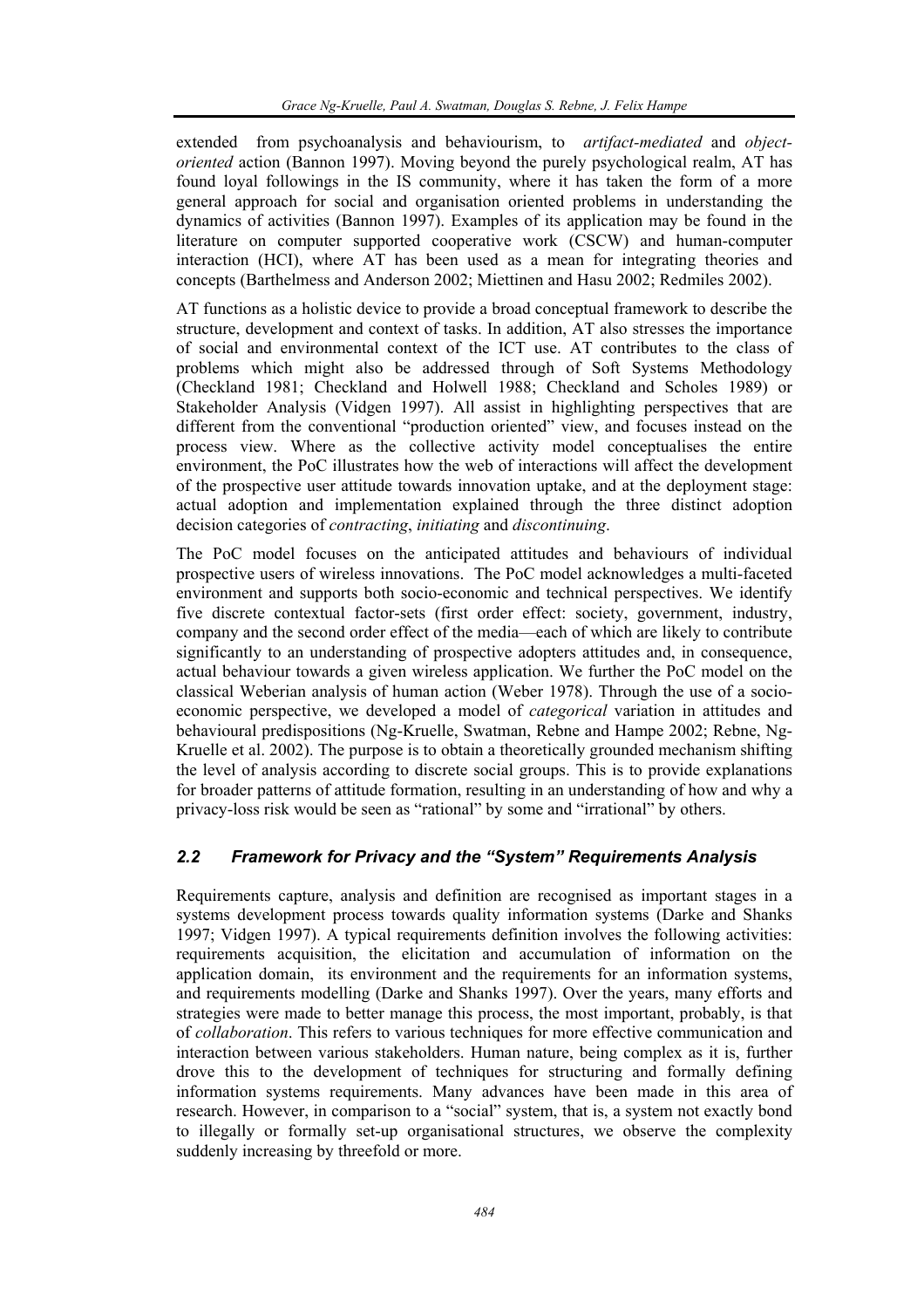Privacy requirements capture, analysis and definition may not, therefore be such an easy and clearly defined tasks in a "systems" sense. Surveys such as (IBMCorp 1999; Nilsson, Lindskog and Fischer-Hübner 2001; USHouseOfRepresentatives 2001) have shown that individuals are known to shift privacy requirements according to context, and often display contrasting opinions on privacy concern and actual behaviour. Thus, attitudinal expression of concern is unlikely to constitute objective protection in itself due to the discrepancy between general attitudes and specific behaviour (Rebne, Ng-Kruelle et al. 2002). The balancing of the "concern for privacy" and the "benefits of a consumer society" depends on individual behaviour and attitude, experience and trust in the system (Nelson 2000; USHouseOfRepresentatives 2001). In addition of not being homogeneous or static, it is also a multi-faceted issue covering everything from identity fraud and discrimination to embarrassment. Erosion of privacy is often at the time not clear to the victim, becoming evident only when the accumulated knowledge is used against the victim.

Although the EU member-states offer some level of protection by maintaining relatively strict legislation on the processing of personal data, broader mobility incurs risks associated with trans-border data flow via countries devoid of public-policy interventions in support of personal data protection. Realising that respecting personal privacy is crucial to long term mobile service innovations, industry analysts concur in viewing the privacy issue as being central to the evolution of location-based services. Until the development of privacy standards and privacy enhancing technologies mature, mobile location services may almost always be offered on an optional basis (PricewaterhouseCoopers 2001).

It becomes necessary therefore to understand how privacy requirements from the end user works, and how the basic privacy principles<sup>2</sup> can be best adapted for business development strategies to achieve consumer satisfaction, that means achieving it through *fair* usage of location information. In this instance, it can be best described by looking at the communication/education channel – the **media**, that is the extent the end user are exposed to privacy-related issues, which will either result in the increase in privacy sensitivity or privacy habituation. The end-user's level of privacy sensitivity will help to explain the degree of self-control over the use of personal data. This is probably best explained through the introduction of "appealing benefits" for the user, in exchange of advertisements. On the one hand the end-users would be wiling to receive localised and personalised "spam", on the other hand, the supposedly well-informed end-user would like to retain control of her/his own privacy, such as the option to block and filter, when necessary. However, it is not clear that a majority of end users are aware of the availability of user-controlled options to deploy privacy-enhancing techniques. They are most of the time unaware of the nature and degree of personal data-*cum*-information they are constantly transmitting or receiving during passive use of mobile devices (e.g., a mobile phone which turned on but not in use, or a mobile phone that is turned off). Often, they do not know who legally owns the personal data (the end user), who has access to these data and when, and how persistent data-collection activity can be, or how datamining techniques are used to provide localised-personalised services.

l

<sup>&</sup>lt;sup>2</sup> The EU Directive on Data Protection and the OECD Privacy Guidelines are two most important international initiatives in the protection of the right of informational self-determination. Under the EU directives (95/46/EC and 97/66/EC), while each country may have a different expression of data protection, personal data must be: (1) obtained fairly and lawfully; (2) used only for the original specified purpose; (3) adequate, relevant and not excessive to purpose; (4) accurate and up to date; (5) Accessible to the subject; (6) Kept secure; and (7) Destroyed after its purpose is completed. Banisar, D. (2000). Privacy and Human Rights 2000: An international survey of privacy laws and development. Washington D.C., Electronic Privacy Information Center.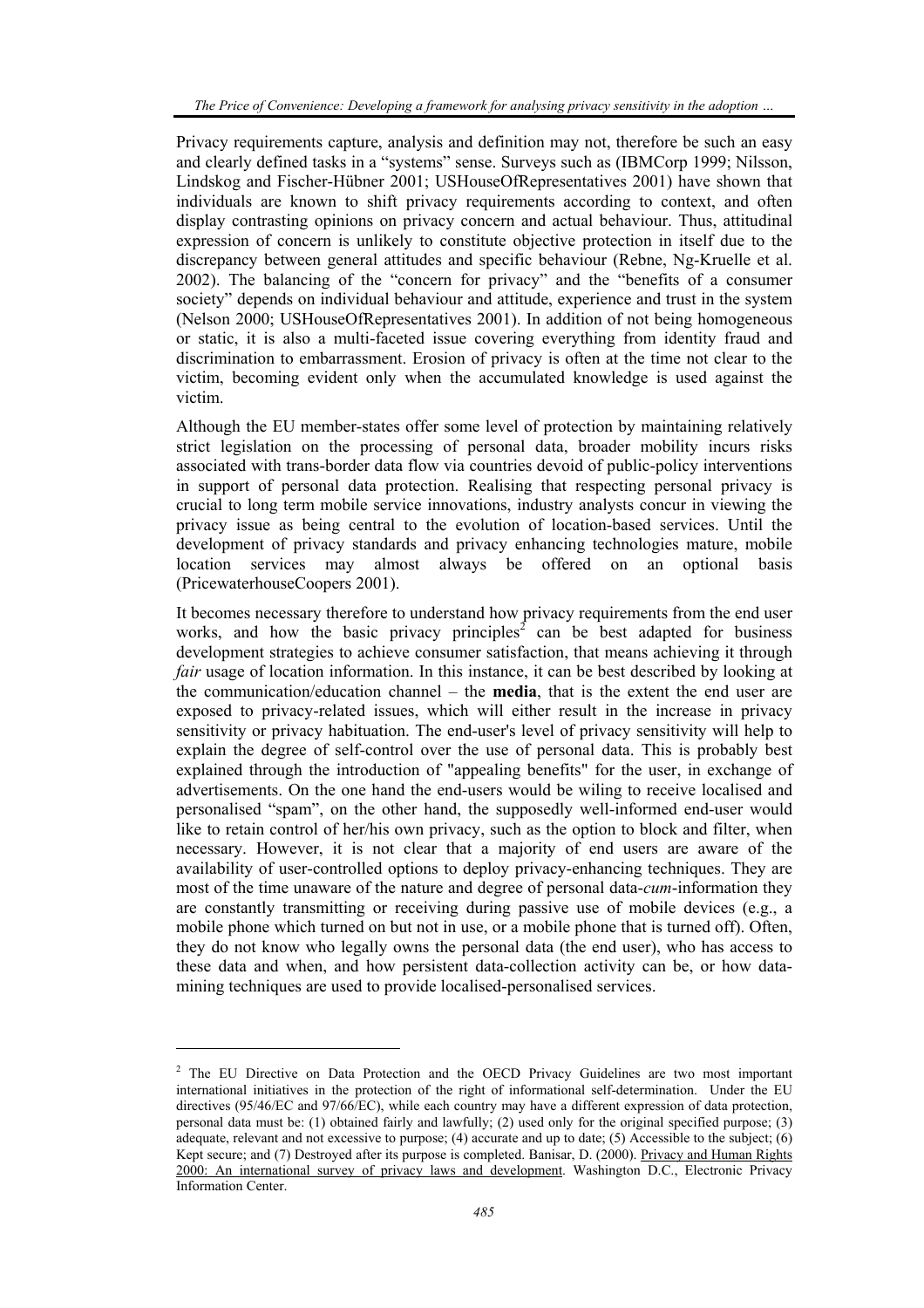# **3. Research Program - Research Cycle Design**

Interpretive research has today emerged in the information systems community as a credible alternative approach to research . Best suited for situations that are complex and pluralistic in nature, it provides researchers with techniques for deriving valuable insights into social-organisational phenomena. Originally rooted in anthropology, phenomenology, and hermeneutics, some principles for undertaking and evaluating interpretive studies include: the fundamental principle of the hermeneutic circle, of contextualisation, of interaction (between researchers and the subjects, e.g. action research), of abstraction and generalisation, of dialogical reasoning, of multiple interpretations and of suspicion (Klein 1999). These examples of principles for interpretive studies, are to a certain extent, interdependent and complementary.

In this study, we apply the methodology of structured-case for theory building, guided by the principles of soft systems. We will illustrate in the following section, the usage of this methodology to derive understanding in an investigation of context-based privacy requirements in an evolving "system" (wireless applications).

# *3.1 Structured-Case*

The structured-case methodology for qualitative information systems research was introduced by (Carroll and Swatman 2000) as a technique for deriving structured understanding of a problem issue within an interpretive paradigm. As the name "structured" and "case" imply, it uses a formal process model applied to an area of study (it is applicable not just to a traditional case per se, but in a broader sense, for example, to a process, system, an individual or an organisation). It is built on existing qualitative research work, but has been extended to provide a systematic approach for addressing subjective, vague problems, poorly understood phenomena or simply for inducing new ideas.

The three main components of structure-case are: the conceptual framework, a predefined research cycle (planning, data collection, analysis and reflection), and theory building grounded on literature-based scrutiny of research findings. The core contribution of this technique is its iterative nature of building theory from qualitative data, resulting in series of updated conceptual frameworks, displaying a "spiral towards understanding" (Refer Figure 2).

There is an ongoing refinement of the initial research questions and constructs, with continuous comparison of data with emerging themes, the literature and of external expertise. By going through a series of refinement, followed by documentation at each cycle, the dynamics of the research area in study and thereof, theory building, can be captured (Carroll and Swatman 2000). The documentation involved in structured-case will highlight "links between the research themes (in the conceptual framework), data (observations and interpretations in the field), the data analysis (coding using the concepts in the conceptual framework, and emergent themes) and the theory and knowledge accumulated through the research process the series of conceptual frameworks)".

In this paper, we will describe the development of a Research Cycle  $\emptyset$ . The objective is to obtain a overall understanding of the research problem, to define the Conceptual Framework 1, and consequently determining the method of investigation (planning), data collection method, coding and data analysis, and finally the generation of hypotheses and new research themes to be addressed in the next cycle – Research Cycle 1.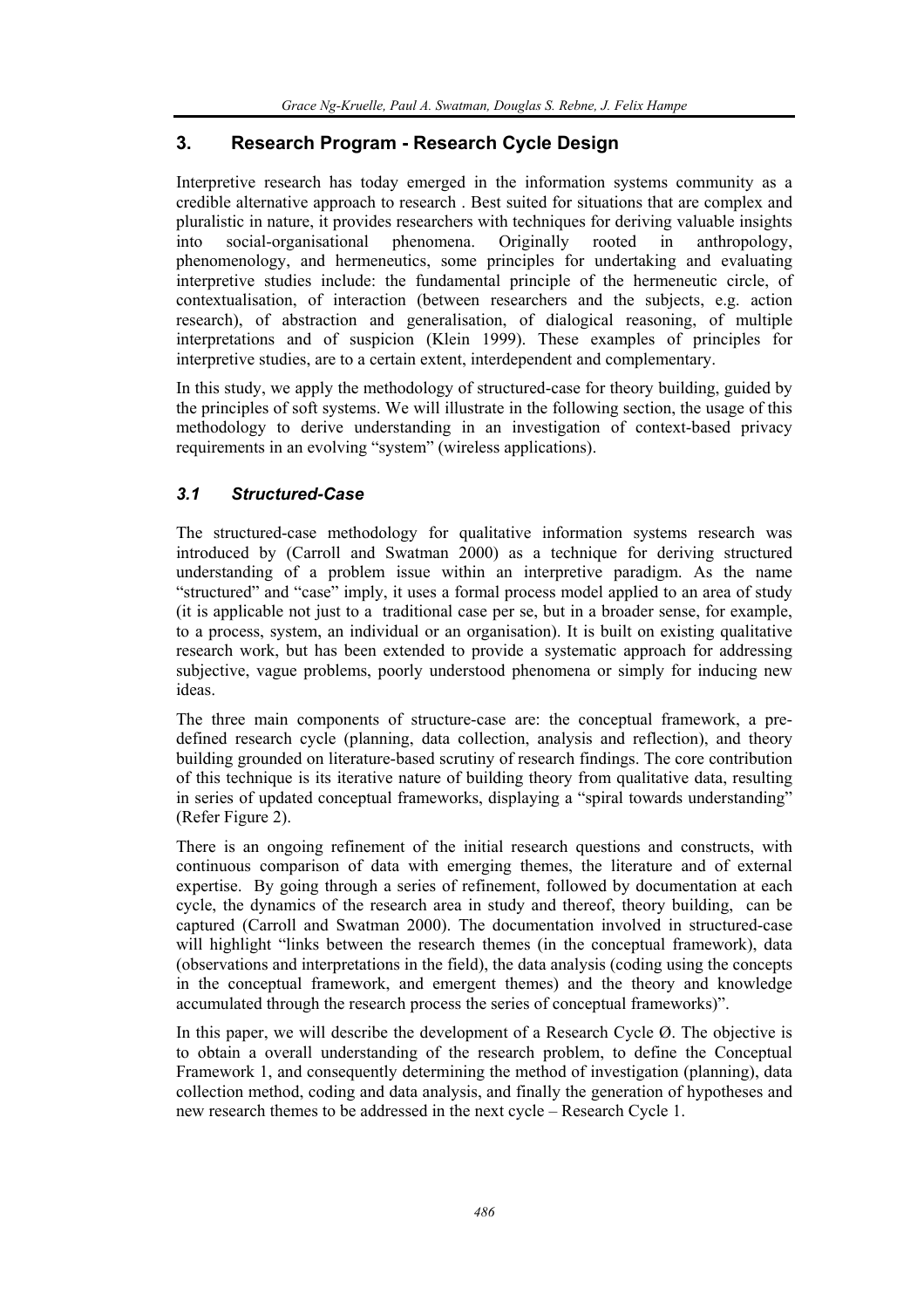

*Figure 2: Structured-case Methodology for Theory Building<sup>3</sup>* 

# *3.2 Soft Systems Methodology*

l

Soft-systems methodology (SSM) is based upon systems theory (Checkland 1981; Checkland and Scholes 1989) that differs from (but nevertheless complements) the conventional reductionist scientific methodology. Systems theory is used as a method of investigation by taking a holistic view of the environment – which comprises of interrelated entities. The traditional systems approach can generally be categorised into 3 types - hard (objectivist, positivist, scientific), soft (subjective, interpretivist) and a hybrid of hard/soft (such as socio-technical like analysis) (Checkland and Holwell 1998). The choice of which approach to be adopted greatly depend on various factors, such as the complexity (and the objective) of the system of study, level of formalisation (structure and definition) and the focus of study (whether the emphasis falls on the human side of the system or on "scientific methods".) Naturally, these are causes for differentiation between a "physically" man-made system to a "soft" organisational system, where the behaviour of the former is more predictable than the later due to the complexity of human behaviour, organisational problems and the existence of variables (Avison and Fitzgerald 1988).

SSM has been used and often recommended as a means of evaluating complex environments (Presley, Sarkis and Liles 2000). The methodology uses a flow of phases to elicit information from complex and vague real-world processes, practices, and information, to develop models of these systems. Its epistemological premise is the usage of conceptual models of human activities structured by the systems theory and the comparison of the models' unstructured perception of the real world (Rose and Haynes 1999). The models are theoretical constructs that attempt to represent the real-world system. The process of developing the models is done according to the systems principles and predefined internal logic. As they are neither descriptive nor normative – although may display characteristics of both, SSM is about applying systems principles to look at a "problem" in a structured way. The investigative nature of SSM is obtained from the epistemological power of a set of systems concepts, rather than from an ontological view of a systemic world (Avison and Fitzgerald 1988; Rose and Haynes 1999). A problem area can be modelled taking different perspectives, with different perceptions and even different interpretations. By obtaining different versions of potential realisable system, the models can be compared with each other and the real environment. Its philosophical

<sup>&</sup>lt;sup>3</sup> From Carroll, J. M. and P. Swatman (2000). "Structured-case: a methodological framework for building theory in information systems research." European Journal of Information Systems **9**(4): 235-342.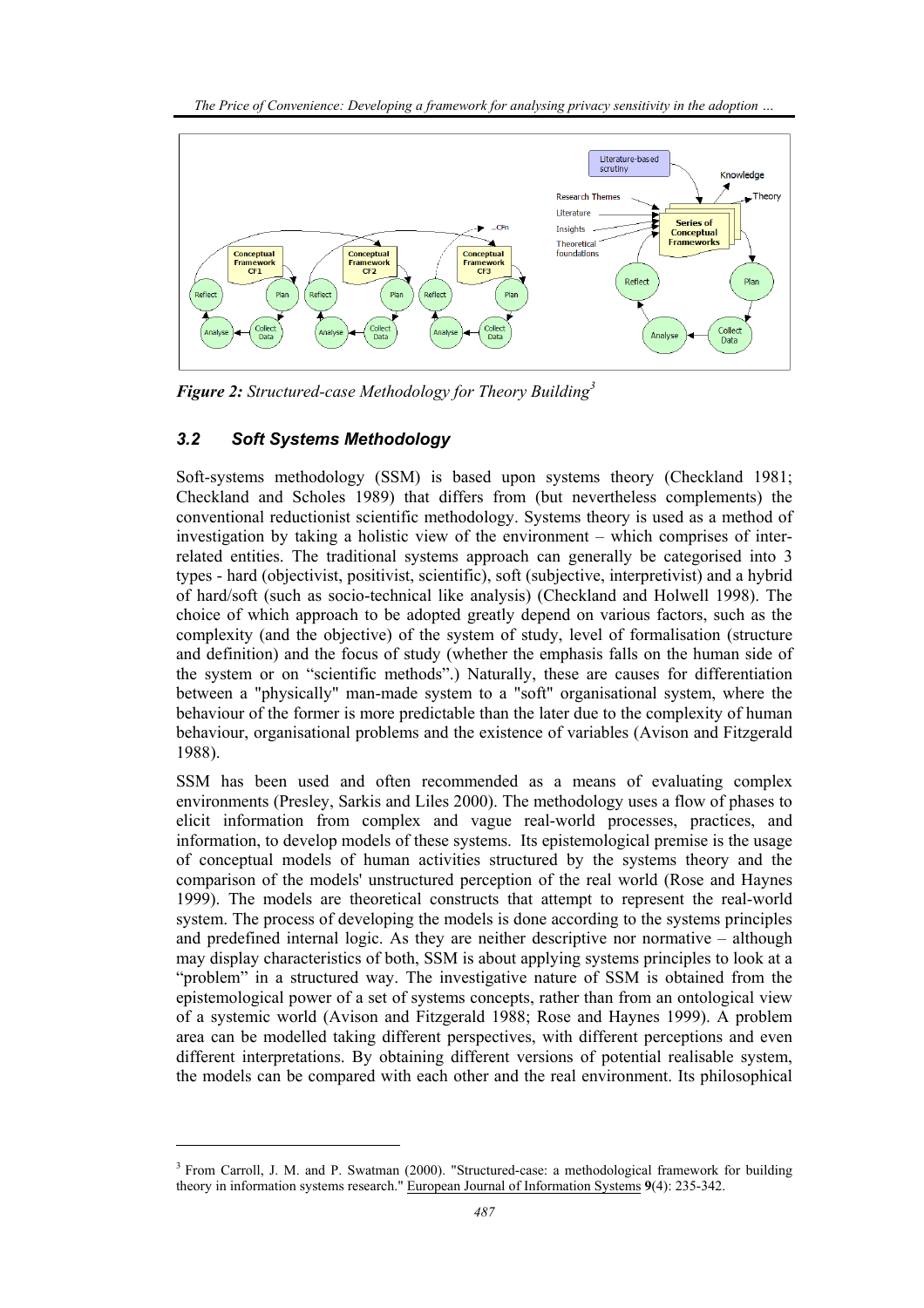foundations are interpretative, not objectivist. Thus, it focused upon qualitative issues, which can also be participative in nature.

The core of SSM is "action research", where the researcher takes part in the change process within the area of investigation. It follows a seven stage model, where the framework of ideas (the conceptual Framework - CF) which guides our investigation is first defined together with the methodology of research (M) to investigate an area of application (A) (Checkland and Holwell 1998). In this sense, it is almost similar to the approach of structured-case, except for the intervening role of the researcher in the subject of research. In soft systems, the consequences of change can be a result from participation of the researcher. The role of the researcher in structured-case is a little bit different. Acting merely as an observer, with minimal participation (that is, participation limited to attempts for clarification of issues), we would therefore be able to obtain a "less-contaminated" view of the problem space. Using the technique of structured-case with selected principles of soft systems, is, we find, suitable for an exploratory study such as this, for inducing research issues to be used in the next research cycle.



*Figure 3: Framework for Research Analysis* 

Figure 3 outlines the framework used in the analysis of privacy in "systems" analysis. Guided by the principles of soft systems methodology, it follows the classical flow of action research knowledge capture minus the "intervention" step of the researcher with the subject. The framework of ideas (F) is based on the Price of Convenience (PoC) Model – MØ (Ng-Kruelle, Swatman et al. 2002; Ng-Kruelle, Swatman et al. 2002; Rebne, Ng-Kruelle et al. 2002) supported by the principles of Activity Theory and Weberian theory of social-action. The concretised situation is that of an arbitrary wireless/mobile/location-based service. The methodology (M) is content analysis underpinned by SSM.

This study is based primarily on published literature and focuses on the role of the public/professional media. This paper reports a study environment of wireless services to derive an understanding of the interfaces between the end user (consumer or business) on the adoption/rejection of an on-going evolving innovation, within the context of privacy. In Cycle  $\varnothing$ , we focus on existing published materials within the public and professional (non-academic) literature to build our picture of the developing "problem space", the area of application (A). Structured case encourages us, at the same time, to induce from the data we collect modifications and refinements to the guiding conceptual framework - that is to develop CFØ into CF1 which will, in turn, guide cycle 1 of our research.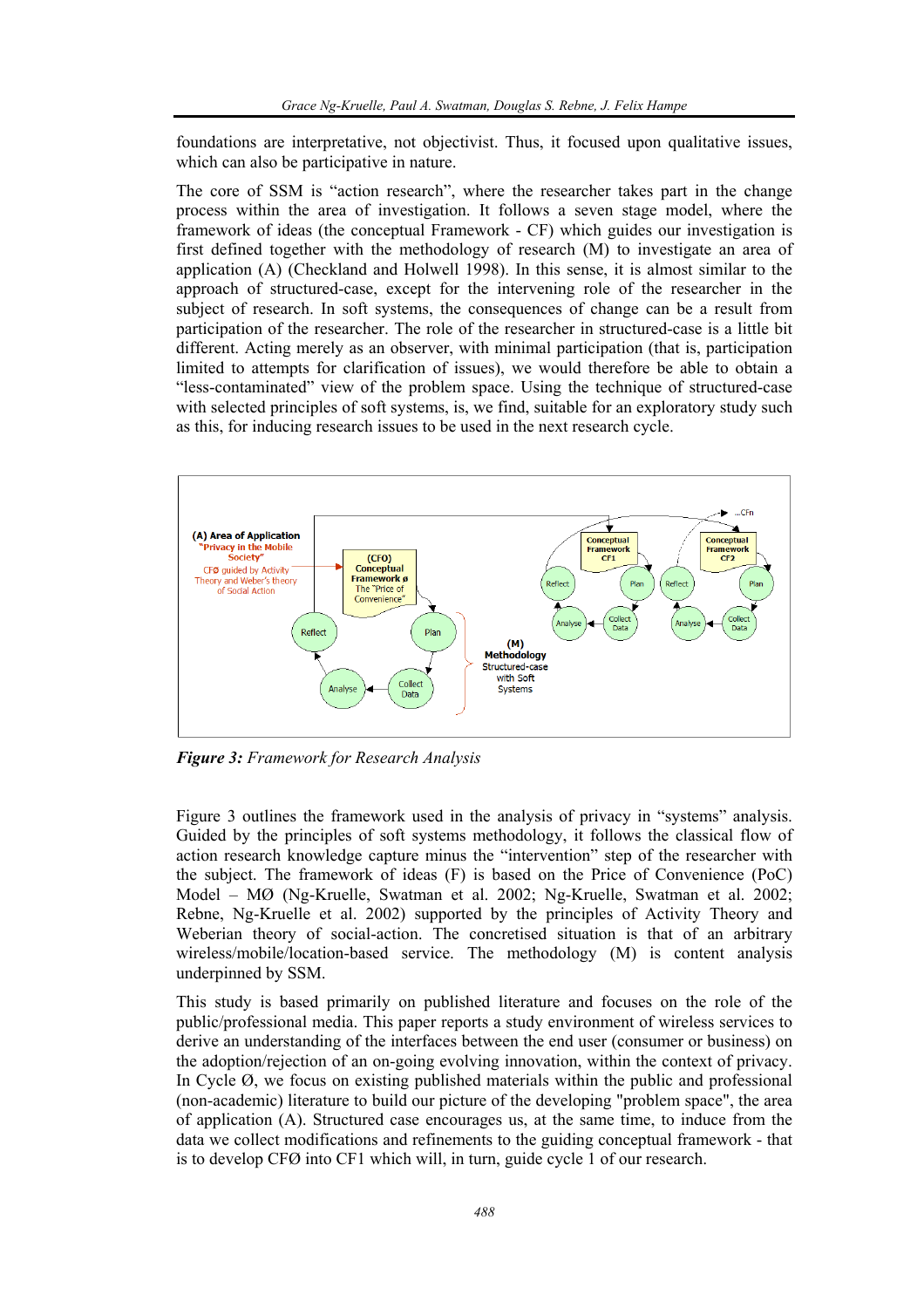# **4. Research Cycle Ø**

The essential starting point for this study of our "system" (A) and the privacy issue involves the identification of the central factorial sets of influences on individual price of convenience attitude-formation and, thence, key behaviours related to the chosen (A). As shown in Figure 1, above, five discrete contextual factor-sets were identified, comprising of society, government, industry, company and media - each of which are likely to contribute significantly to an understanding of prospective adopters attitudes and, in consequence, actual behaviour towards a given mobile service.

# *4.1 The Conceptual Framework Cycle Ø*

We begin our investigation by deriving a Rich Picture of the study context. The rich picture is an established soft systems methodology technique to provide a graphical and a diverse representation of complex and "messy" situation. Figure 4 is thus developed to illustrate the salient features of wireless privacy concerns, based on the Conceptual Framework CFØ: the *Price of Convenience (PoC) Model*, which will guide the coding for analysis.

# *The Methodology (M)*

l

The framework considers the media as the most important intermediary agent between other system actors, where information (or debate) and public "education" of an issue occurs. The role of media is often regarded as a mediating factor that can either break or make an innovation's successful adoption (Tellefsen and Takada 1999). Although media do occasionally manipulate the sub-consciousness of the society, it is typically a good indicator of the current general public concern. Studies of news event diffusion have indicated an inter-media process in which the media stimulate interpersonal communication among the audience, which in turn can stimulate behaviour change (Rogers 2000). Instead of focusing directly at the interface of the media and the audience, we will derive reaction and feedback from secondary data from news reported back in the media. The PoC model (Conceptual Framework CFφ) is used to guide this research. This preliminary empirical analysis is based on content analysis of a selected website, of which the results of analysis will be used towards strengthening the development of *Conceptual Framework (CF1)*.

The content analysis is conducted based on reports published by a professional online media. We will investigate the interactions between the media (extracted) through the news published on a selected online channel maintained by PRIMEDIA Business Magazine  $\&$  Media<sup>4</sup> with relations to legal, technical, societal, and business related wireless-privacy issues. PRIMEDIA is a targeted B2B media company that connects "sellers" with "buyers". It manages more than 80 business-to-business publications, nearly 130 Web sites, over 25 trade shows, and more than 450 books and directories, addressing 20 market sectors (including mobile communications, telecommunications, and security).

<sup>4</sup> Source: http://industryclick.com, keywords used: "privacy" and "wireless".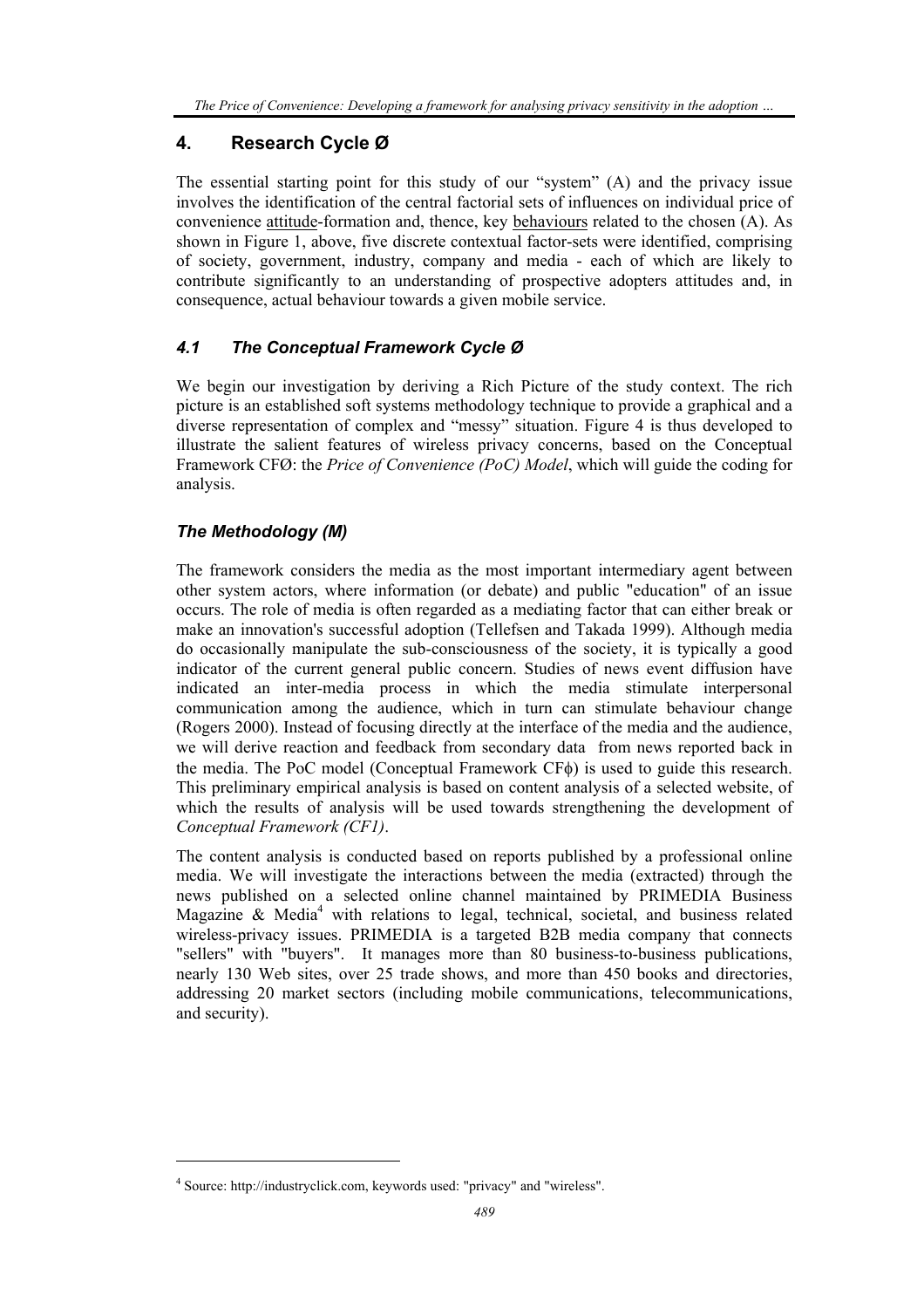

*Grace Ng-Kruelle, Paul A. Swatman, Douglas S. Rebne, J. Felix Hampe* 

*Figure 4: A Rich Picture Showing Context-Based Privacy Requirements in an Evolving "System" (wireless/mobile/location-based services).* 

It's diverse portfolio provides a rich coverage of technology issues, from business trends to current consumer concerns. The diversity of industry represented also indicated a diffused audience of different communities. Instead of a "general public" concern, this "specificity" may highlight contextual-based communication. In addition, the single source of information will also ensure consistency over the period covered by this study.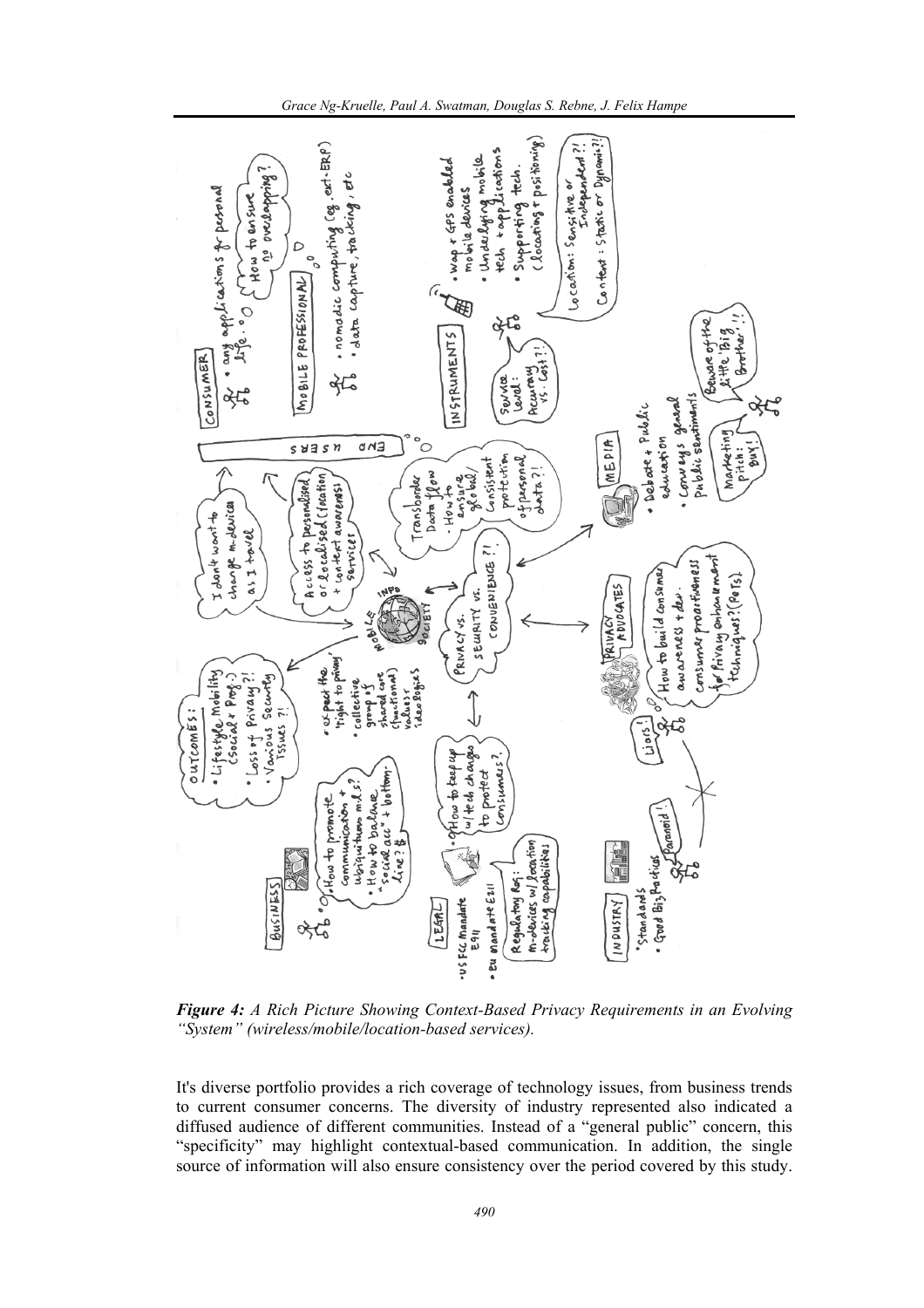Based on the online content analysis guidelines as stipulated in (Weare and Lin 2000), the sampling frame for this exercise will be guided by a selected collector site. Collector sites are found to be useful for analyses of sites from particular sources, or concerning specific topics. In addition, they are considered to be more comprehensive than search engines, although (Weare and Lin 2000) warned that due to the lack of standardisation, they can be incomplete and biased.

The study focuses on news published from the period of January 1999 to December 2002. The unit of analysis will be that of the news article, while the categorisation of the news pages is based on the frequency an issue appeared in the message. As it is based in the US, we are assured of culturally controlled issues, presented solely from the American point of view. The research question is "what are the contextual factors that changes privacy concerns (attitudes) as opposed to the adoption of new mobile innovations (behaviour)"? The sources of information at this stage of conceptual framework of development - Research Cycle Ø, is purely based on "news articles" published on the websites maintained by PRIMEDIA.

During the period of 4 years a total of 185 news articles were selected based on their relevance during the issue of wireless privacy; and take the form of legislative reports, consumers feedback, industry reactions and company concerns. Each article was examined for a range of related wireless privacy issues. The first round of reading was done according to an initial categorisation set. Once the first round was completed, and new and evolving issues added, resulting in amendments to the initial categorisation scheme – that is, unrepresented issues were eliminated, and new issues added. Themes of interest to this study were chosen based on the changing tone of the content over time. In order to derive a contextual understanding of each issue, the articles were then filtered according to the topics, and the sequence of time, to obtain a better view of the underlaying factors behind the evolving issues.

Figure 5 shows the summarised results of the frequency of news articles appearing at each quarter of the year in study. Before we provide a more elaborated analysis of the content, it is necessary keep in mind the two major events that may have possibly skewed the graph: the September 11 terrorist attack in 2001, and the dot.com bust together with the *disappointment stage* of the mobile industry from 2000 to 2001. Based on the content analysis, we will concentrate on the following specific issues in our analysis:

- Information privacy: known also as "data protection" involves the collection and handling of personal data such as credit information, medical and government records, and now in the advent of ubiquitous computing - location information privacy.
- Telecommunications privacy: covers privacy and security of emails, mails, wired-wireless telecommunications, etc.
- Privacy vs. security: the tipping of scale between privacy rights against security.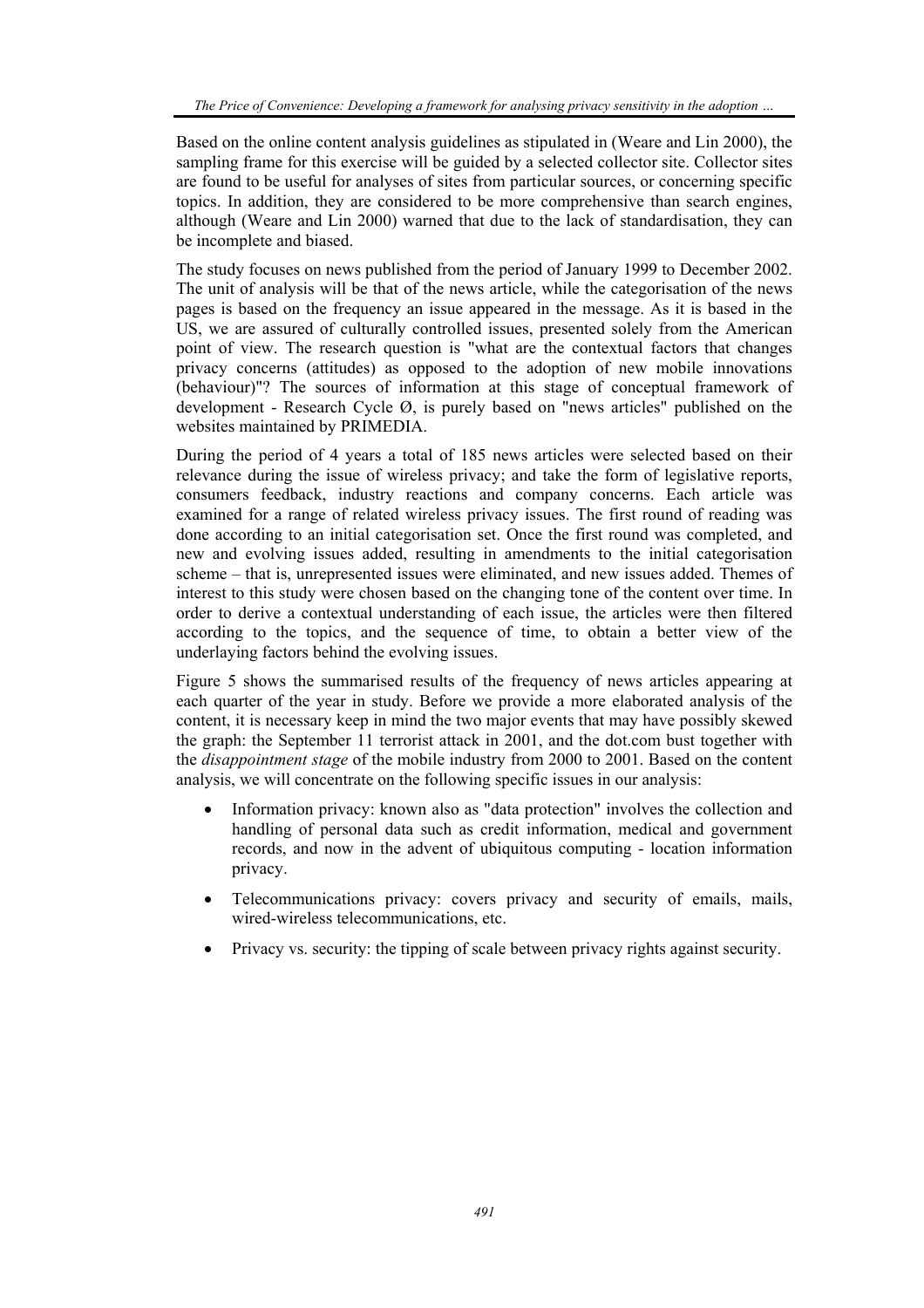

*Figure 5: Frequency of News Articles on "wireless privacy" from Jan 1999 to Dec 2002.* 

Figure 5 illustrates a general growing interest in wireless privacy issues. It is worth mentioning here that the sudden spike of interest in the fourth quarter of 2000 is mainly caused by individual privacy infringement concerns of as a result of governmental legislations such as the  $E911^5$ , CALEA<sup>6</sup> and the general discussion about the importance of the handling of consumer privacy in offering wireless services.

### *4.2 Research Cycle Ø Outcomes*

l

In this section, we draw together an analysis following a time line of four years. We will first present a descriptive findings based on the text, followed by an analysis of the findings. The focus is on illustrating the changing privacy attitudes and innovation uptake behaviour, with respect to the three specific issues as stipulated above. Figure 6 shows the frequency of news articles appearing addressing the three issues. It is important to mention here that although the graph intends to show the three privacy concerns as independent issue, there are overlaps between news articles. This mean, an article that has location privacy as core issue, may also contain, for example debate, on the price of security – individual privacy.

 $5$  The wireless Enhanced 911 (E911) rules seek to improve the effectiveness and reliability of wireless 911 services. There are two phases of implementation. Phase I requires carriers, upon appropriate request by a local Public Safety Answering Point (PSAP), to report the telephone number of a wireless 911 caller and the location. Phase II requires wireless carriers to provide more precise location information, within 50 to 100 meters. The deployment requires the development of new technologies and upgrades. The Federal Communications Commission (FCC) established a four-year rollout schedule for Phase II, beginning October 1, 2001 and to be completed by December 31, 2005. Source: http://www.fcc.gov/911/enhanced/ (Accessed on: Feb 12, 2002).

<sup>&</sup>lt;sup>6</sup> CALEA was passed in 1994 as a response to rapid advances in telecommunications technology (e.g. the implementation of digital technology and wireless services) that have threatened the ability of law enforcement officials to conduct authorized electronic surveillance. Source: http://www.fcc.gov/calea/ (Accessed on: Feb 12, 2002).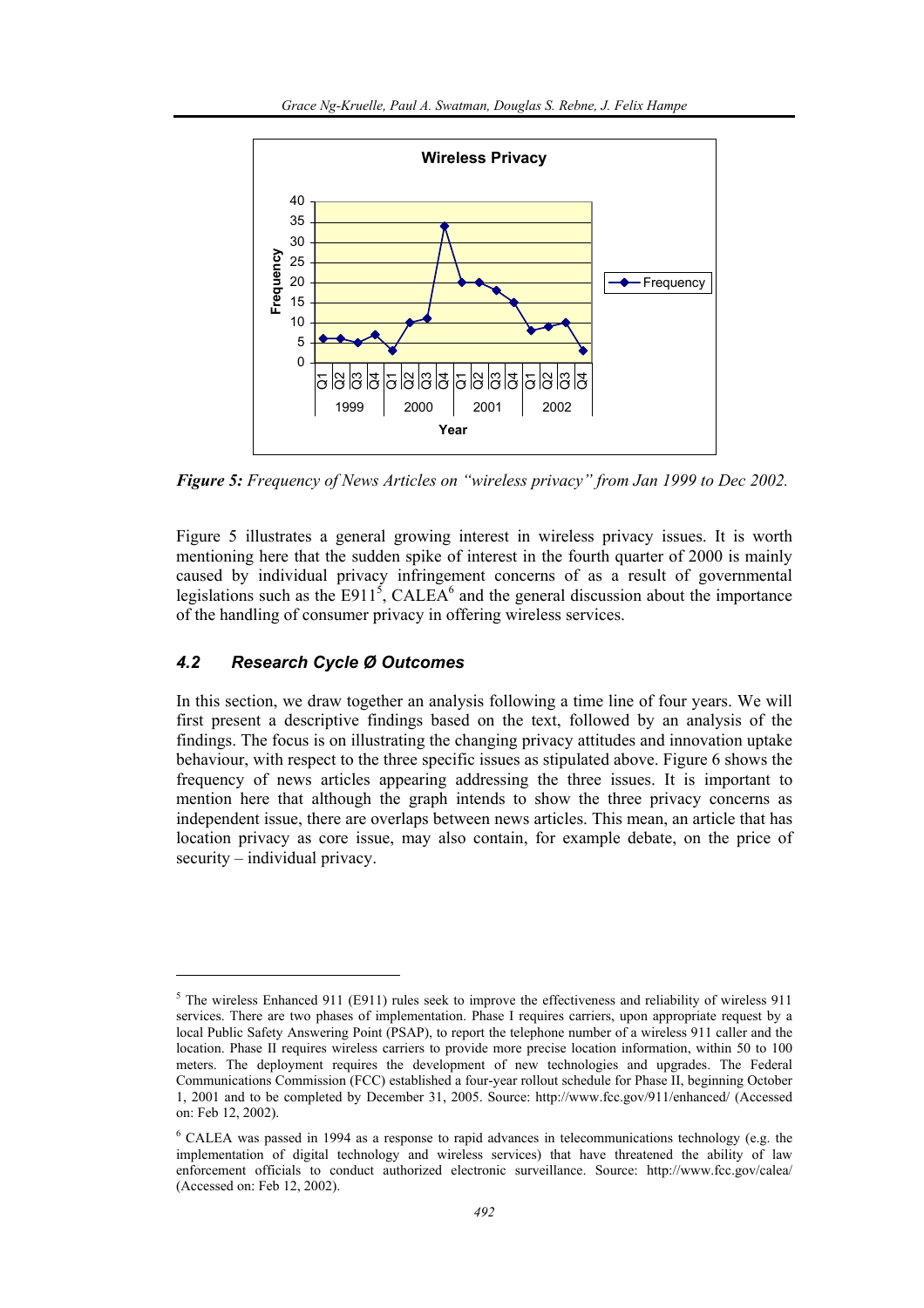

*Figure 6: Frequency of Selected News Articles on "wireless privacy"* 

# **Findings: Descriptive**

### *Information Privacy: Location Information*

The dot.com bust between 2000 to 2002 has provided wireless industry valuable lessons on personal privacy. The relationship between a mobile device is known to be closer to the subscriber that a PC to him (Kridel 2000). Wireless privacy is an even taller order because of location technology – driven even further by the E911 Phase II implementation dateline (Holt 1999; Young 2000; Hendrey 2001; Rockhold 2001). In addition, global roaming would make the lines even fuzzier because of the diversity of privacy laws. International harmonisation of privacy legislation has proved to be a difficult venture, mainly due to cultural and historical differences. Until this happens, end-users would have to rely on telecommunication carriers and services operators to abide by the general guidelines – either regulatory enforced or by the industrial "codes of good practice".

The wireless industry has been blamed in the news for "everything" (from brain cancer to road accidents!). Before consumer advocates put fears into the hearts and minds of consumers that wireless location technology will strip them of their privacy, industry groups such as the CTIA (Cellular Telecommunication Industry Assoc) have taken the initiative in formulating and disseminating through the media, positions on privacy protection - to show that the wireless industry is aware of the concerns. In November 2000, CTIA submitted location-based services privacy principles to the FCC in an effort to set industry standards for consumer privacy. It was intended as new wireless location information privacy rule to govern the notice, consent, security and integrity of consumer data. However, it was rejected by FCC in Aug 2002, on the basis that the current legislation was "adequate". This reaction is quite peculiar, looking at the fact that FTC has in June 2000, submitted a report to the Congress on Internet privacy, stating that selfregulation alone isn't adequately protecting consumers, and that legislation is a necessary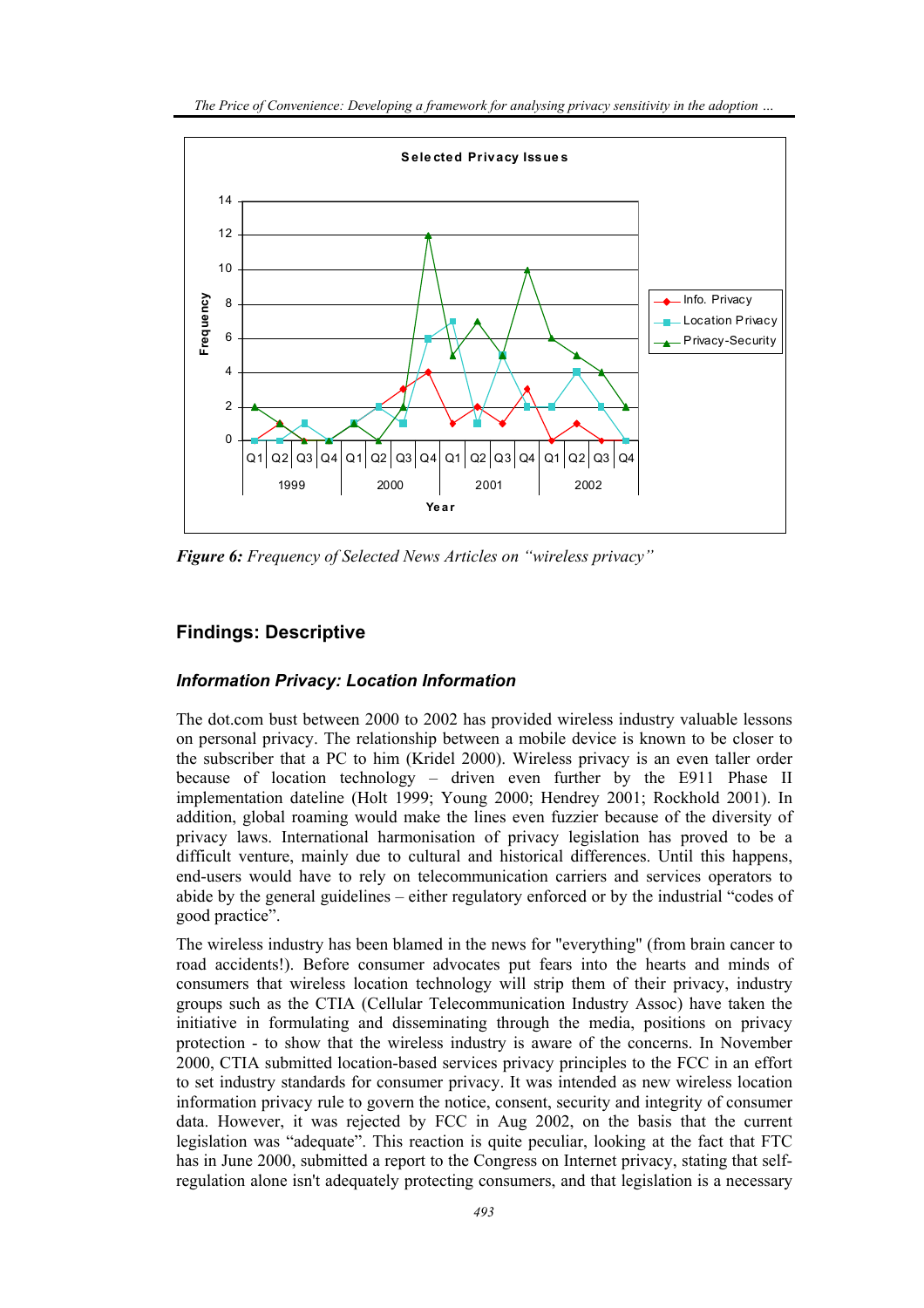supplement to guarantee basic protections. The contrasting reaction in the case of wireless services seems quite confusing. The fixed Internet is, of course, important but wireless promises to be the next wave of change. For consumers to adopt mobile services, it will be necessary to establish trust, grounded upon privacy and security. On the other hand, the terrorist attacks in the United States on September 11 may be a possible explanation on why governmental bodies are "hesitating" to go all the way out in enhancing individual privacy rights, while the means for internal security - including any forms of surveillance on telecommunications seems to be a "more important" goal.

### *Telecommunications Privacy*

The September 11 had a tidal wave effect on privacy issues, at least in the first six months of the occurrence of this incident. Controversial surveillance and communication interception legislations such as CALEA (Communication Assisted Law Enforcement Act 1994) and CARNIVORE<sup>7</sup> – both providing means for gathering intelligence from wireless and wireline phones – had earlier generated countless heated debates amongst various parties: privacy advocates, communications services providers, the telecommunication carriers, and industry groups, suddenly found individual privacy (and freedom) taking a backseat to patriotism and internal security. However, as the immediate effects of the September 11 attacks begin to fade, awareness of the possibility of the increase privacy invasion, as a result of heightened national security concerns which appear to overshadow individual privacy rights, begin to rise again. This indicates, that tragic, as it was - the terrorist attack had only a short term impact on the individual privacy/societal security debate within the media (and, presumably, the community). After a period of national shock, privacy related debates returned, although not with the same aggressive intensity, but with indications of a constant alertness to privacy issues, at least from various non-governmental parties. Realising that instilling consumer/end user confidence is important to successful adoption of mobile services, carriers, industry groups and companies are faced with the difficulty of complying with CALEA and E-911 Phase II –the former allowing interception of digital communications while latter allows for positioning of mobile devices - and yet convincing end users that their personal privacy would not be compromised.

#### *Privacy vs. Security*

l

Consumers often realise that a level of personal privacy must be given up for conveniences of mobile services (or security). However, confidence and trust in the systems need to be developed if the wireless industry expects long term economic viability of investment in this area. It is believed that Internet users, in general (and, we extrapolate from the Internet to the wireless world) are not fully aware of the extent of privacy threats of location information, as they are generally not aware of the potential of technology itself.

Reports by specific groups of interest such as the privacy advocates are not always considered to have equivalent weight to privacy matters reported via other means – they are often deemed as over-reacting or being paranoid. Based on this assumption, in October 2000, a report by the only free and anonymous Certificate Authority (BusinessWire 2000) was released on the danger of email theft. It is written to "wake-up

 $7$  Carnivore is a computer-based system designed to allow the FBI (in cooperation with Internet Service Providers) to comply with court orders requiring the collection of certain information (emails) or other electronic communications to or from a specific user targeted in an investigation. Source: http://www.fbi.gov/hq/lab/carnivore/carnivore2.htm (Accessed on: Feb 12, 2002).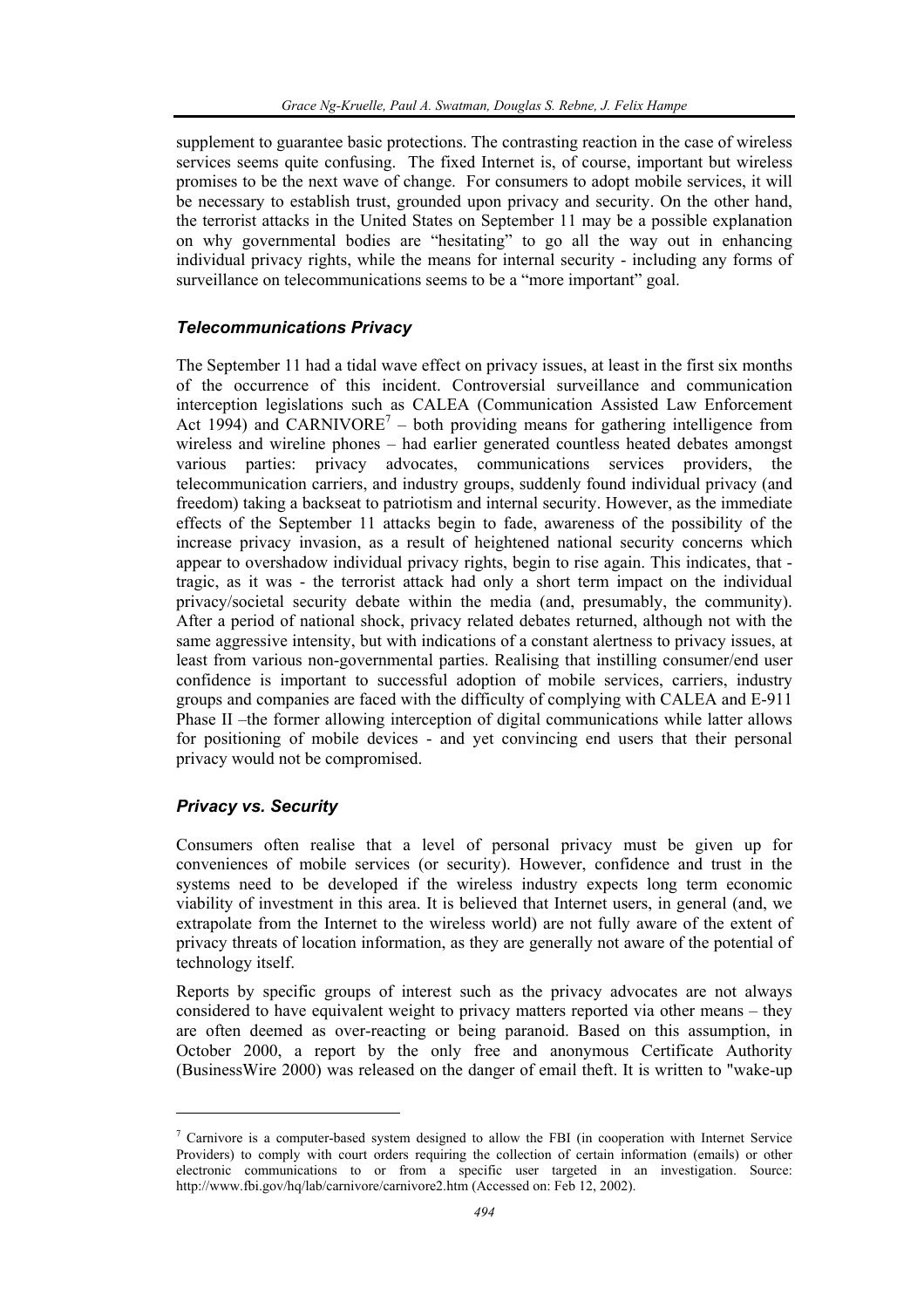consumers and business" to what privacy advocates have been trying to communicate for more than 3 years – that email is an easy target for interception. Many people have chosen and, indeed, continue to choose simply to ignore the problem. The average Internet user doesn't understand how or why this can happen, leading to an "ignorance is bliss" attitude.

In addition to using "general media channels" for better public reach, certain events are also effective. For example, the installation of face-recognition technology in Tampa has overnight moved a technology previously cloistered within the technical community into the international limelight, generating enormous public awareness and interest (Colatosti 2001). In the case of wireless services specifically, the recent reporting of Acme Rent-a-Car's use of GPS technology for tracking renter's driving habits has generated considerable concern over privacy and business ethics.

The aftermath of September 11 has also raised the incentives for alternative security enhancing techniques - an important example being biometrics.. Although this technology is often perceived to be invasive (to a certain extent, it is)) individuals have been shown to be willing to give up some privacy if, for example, it would help streamline and improve airport security. Other tools like smart cards are options in verifying identities, strengthened by possibilities that biometrics and/or smartcards are capable of increasing the nation's security by ensuring the integrity of citizen's identification documents. But privacy advocates, vigilant as ever, pre- or post- September 11, has already begun the debate over the price one may have to pay for ensuring collective security.

# **5. Analysis: Habituation or (De)sensitisation of Privacy Sensitivity**

The a content analysis provided us with a contextual understanding of each issue, and how it changes over time. Specifically, we observe a continuous "bargaining" in respect of personal privacy and the accepted value in return, as an exchange between the user and the provider of services. Exactly how an individual adopts an evolving innovation, as in the case of mobile application services, remains an interesting quest for answers which we attempt to address through the PoC model, explained in the context of privacy desensitisation and habituation over time.

*Desensitisation* of specific individuals to the privacy issue can occur over time. The gradual feeling of indifference can be attributed to various factors: constant positive feedback from interactions with any one of the system actors; increasing adopters in the innovation that the user has been apprehensive about; and the lack of information leading to a feeling of "false security". By *habituation* we meant the way in which an individual, based on previous habits and experience will continue to either reject or accept an innovation without indulging in much pre-thought or structured decision making. In either case, as the PoC model proposed, an individual's attitude and innovation uptake behaviour will continue to change and evolve over time. Whereas Activity Theory conceptualises the innovation uptake environment, in earlier work (Ng-Kruelle, Swatman et al. 2002; Rebne, Ng-Kruelle et al. 2002) we used Max Weber's social action theory in deriving archetypes to describe the prevailing, general attitudes as the individual undertakes goal-directed action. As the (USHouseOfRepresentatives 2001) report indicated, the PoC-Sensitive segment of users will decline as some this population is initiated to Internet usage, thus obtaining greater exposure to both fixed and mobile Internet applications. This is based on the well-established understanding of behavioural researchers that there is often a discrepancy between expressed behavioural intentions at a given time and actual behaviours in the future (Ng-Kruelle, Swatman et al. 2002).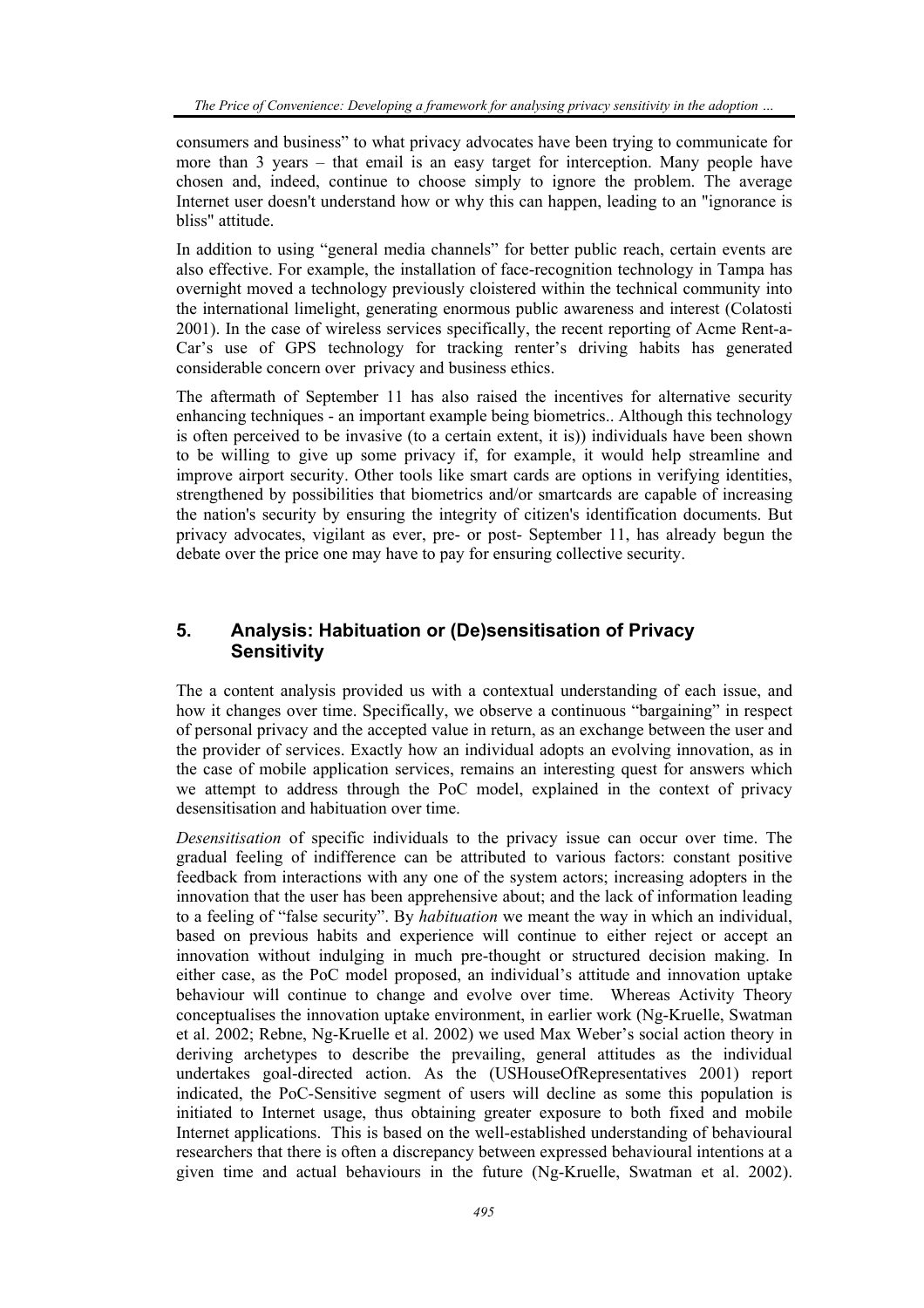However, without having an understanding of the bases upon which individuals engage in service uptake and utilisation behaviours, the expanded range of privacy-loss risk-drivers attending this domain may perturb any anticipated pattern of de-sensitisation in the years ahead. These conditions suggest the need to link the Weberian *attitudinal* archetypes to important PoC-related *behaviours* in the mobile services domain<sup>8</sup>.

A Weberian analysis posits four universal bases of goal-directed action—the Affective (based on emotion), the Value-rational or <*wertrational*> (based on values), the Meansend rational or <*zweckrational*> (based on calculation), and the Habitual or traditional (based on habit). We relate our PoC concepts to Weber's bases of goal oriented action as follow: PoC Sensitivity as Affective and Value-rational Action; PoC Calculativeness as Means-end Rational Action; and PoC-Insensitivity as Habitual Action. It is however still not clear that one would expect that an individual's innovation-specific archetypal characterisation would remain to be static. Intuitively, amongst adopters of an evolving innovation, one might expect to observe a general habituation effect and possible desensitisation of the privacy issue. It would be interesting to investigate the extent of how habituation and desensitisation of the privacy issue may operate in developing the innovation further. Both issues will over the long run modify the type of service uptake, and in parallel determine the dominating service uptake behaviour: contracting, initiating and discontinuing. In any case, the PoC Model proved to be a useful mechanism in mirroring the dynamics and the complexity of the issue in study. In order to carry this work further, we propose here a three-part theory:

"(1) The demand for conveniences of mobility is contextually based, therefore resulting in nonstatic decision making behaviour. (2) The context is complex - represented by the interactions of the many system actors. (3) Publications and professional media plays a strong role in linking the results of this interactions, by weaving all into a tapestry of a context".

The specific conceptual propositions to be addressed:

l

- "Mobility" will be characterised by the dependency of individual on wireless devices for professional-personal-social use, than will relatively non-mobile users.
- Within any "community" of users, an individual's privacy sensitivity will be characterised by previous experience with fixed Internet, relationship with the media, and through continuous interactions/contacts with the external environment (i.e. the system actors).
- Privacy sensitivity level will continuously go through a series of contextual evolutionary phases – displaying characteristics of being *locally erratic* but *broadly evolutionary* for a still evolving innovation such as wireless application, and this evolutionary process may be broadly predictable from the equivalent process in respect of fixed-wired applications.
- People who give up a "little" personal privacy (e.g. accepting wireless advertisement) in exchange for benefits (e.g. lower subscription rate) will be more easily persuaded to sign up for future "privacy invasive" location services.
- Privacy sensitivity is contextually dependent, changing according to the intensity of media reaction and focus on specific "cases".

<sup>&</sup>lt;sup>8</sup> For further discussion on this issue, please refer to Rebne, D., G. Ng-Kruelle, P. Swatman and F. Hampe (2002). Weberian Socioeconomic Behavioral Analysis and Price-of-convenience Sensitivity: Implications for M-Commerce and Location-based Applications. 2002 CollECTeR (Europe) Conference on Electronic Commerce, Centre de Congres, Toulouse, France.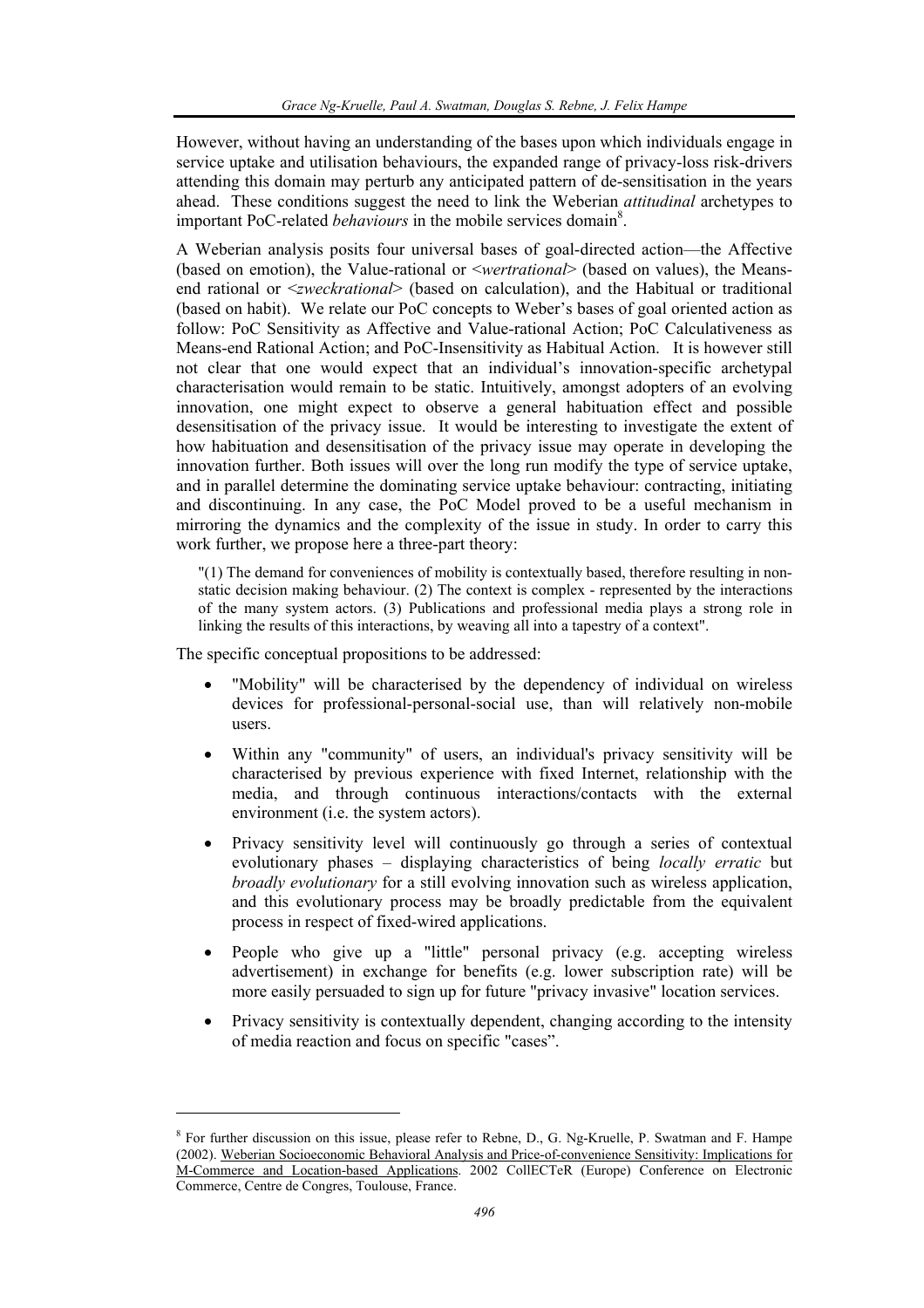• Mobile services which are more personal because devices are less shared and more personal - users are therefore more sensitive to personal privacy issues.

# **6. Conclusions**

This study is based on qualitative empirical work, conducted using the method of content analysis. Although it covers the period of only four years (Jan 1999 to Dec 2002), it is in itself adequate to strengthen our understanding of the context for adoption decisions in relation to wireless/mobile/location-based services and to further develop our contextual framework for future research cycles. From this empirical exercise, we derive the following understanding:

- The actors: government, the industry groups, companies, and consumers are important participants in the development of the context in study – the context within which privacy sensitisation-desensitisation-habituation (attitudes) occurs with the implementation of a wireless innovation. This indicates the appropriateness of the PoC Model as a mechanism in describing the context, as well as a tool for eventual coding of the information in fieldwork. The PoC Model should be thought of as a model within which each of the actors act independently, and yet, interacts to develop the context for understanding the price and the convenience of privacy and mobility. The analysis also highlighted the necessity to include an additional actor to the model – the consumer pressure group, which would be analogous to the industry group, but representing the interests of the end-users.
- The role of the media is a crucial one. By conducting a longitudinal empirical study on selected wireless privacy issues, the media has proven to be a suitable means for providing insights into the changes that occur. It uncovers the context of which (continuously) evolving end-user's decision-making occurs, in demand for wireless services. It also indicates how time will effect habituation and privacy sensitivity (both positive or negative in nature) as a result of interplay between the system actors. In addition, although each system actors have different agenda and goals in addressing personal wireless privacy, the media mediates their interactions, and to a certain extend is able to presents a general feeling of what is going on, back to the public.
- The study also indicates the impact of specific incident on the evolving nature of privacy debates, with manipulative nature to the context. Some events display limited localised impact, while others of broadly evolutionary.
- For wireless industry to thrive, it is crucial to remember that while wireless and mobility is "convenience" for the consumer, it comes with responsibility from the industry, companies and government alike, and that the "cost" of this convenience should be minimised. It is important for all system actors to align short, medium and long term goals that would not only result in commercial gains, but also advantageous end-user benefits. All actors are responsible in managing the context in an efficient way. As implicated in the PoC Model, an invisible thread of dependency exists to hold all actors together. Each of which are capable of influencing the end-user, but it is the accumulated effects – while being mediated by the media, that will continuously shape an individual's evolving privacy sensitivity.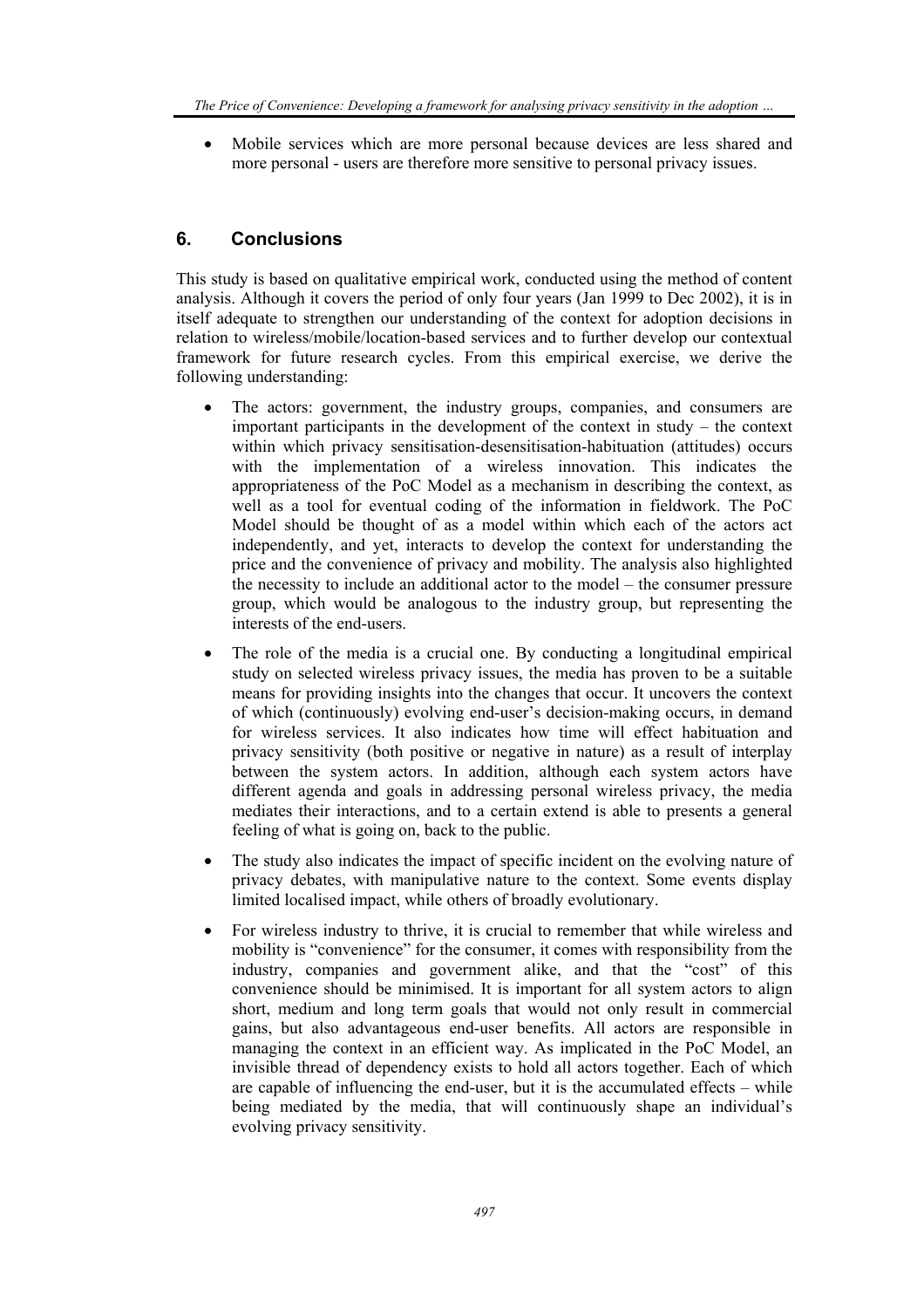#### **References**

- Avison, D. E. and G. Fitzgerald (1988). Information Systems Development: Methodologies, Techniques and Tools. Great Britain, Blackwell Scientific Publications.
- Banisar, D. (2000). Privacy and Human Rights 2000: An international survey of privacy laws and development. Washington D.C., Electronic Privacy Information Center.
- Bannon, L. (1997). Activity Theory, Interaction Design Centre, University of Limerick. 2002.
- Barthelmess, P. and K. M. Anderson (2002). "A View of Software Development Environment Based on Activity Theory." COmputer Supported Cooperative Work (CSCW) 11(1-2): 13-37.
- BusinessWire (2000). Report Reveals Top 10 Places to Steal E-Mail. TelecomClick: 2.
- Carroll, J. M. and P. Swatman (2000). "Structured-case: a methodological framework for building theory in information systems research." European Journal of Information Systems 9(4): 235-342.
- Checkland, P. (1981). Systems Thinking, Systems Practice. Chichester, Wiley.
- Checkland, P. and S. Holwell (1988). Information, systems and information systems: making sense of the field. Chichester, John Wiley & Sons Ltd.
- Checkland, P. and S. Holwell (1998). Information, systems and information systems: making sense of the field. Chichester, John Wiley & Sons Ltd.
- Checkland, P. and J. Scholes (1989). SSM in Action. Chichester, John Wiley & Sons Ltd.
- Colatosti, T. (2001). The two faces of face-recognition technology. Access Control  $\&$ Security Systems: 3.
- Darke, P. and G. Shanks (1997). "User viewpoint modelling: understanding and representing user viewpoints during requirements definition." Information Systems Journal 7: 213-239.
- EITO (2002). European Information Technology Observatory 2002. Frankfurt, European Information Technology Observatory.
- HelsinkiUniversity (1998). The Activity System, Center for Activity Theory and Developmental Work Research, University of Helsinki. 2002.
- Hendrey, G. (2001). Managing the wireless Internet. RD Design: 50-56.
- Holt, C. (1999). E-911 will have your number. Wireless Review: 1.
- IBMCorp (1999). IBM Multi-National Consumer Privacy Survey, Louis Harris & Associates, Inc.: 308.
- Iivari, J. and M. Janson (2001). Learning to Live with an Evolving Innovation: Reflections on the adoption of eCommerce by automobile dealers. IFIP WG, Salzburg.
- Klein, H. K. (1999). "A Set of Principles for Conducting and Evaluating Interpretive Field Studies in Information Systems." MIS Quarterly 23(1): 67-94.
- Kridel, T. (2000). i-opener. Wireless Review: 5.
- Lundvall, B.-A. (1999). "National Business Systems and National Systems of Innovation." International Studies of Management and Organisation 29(2): 60-77.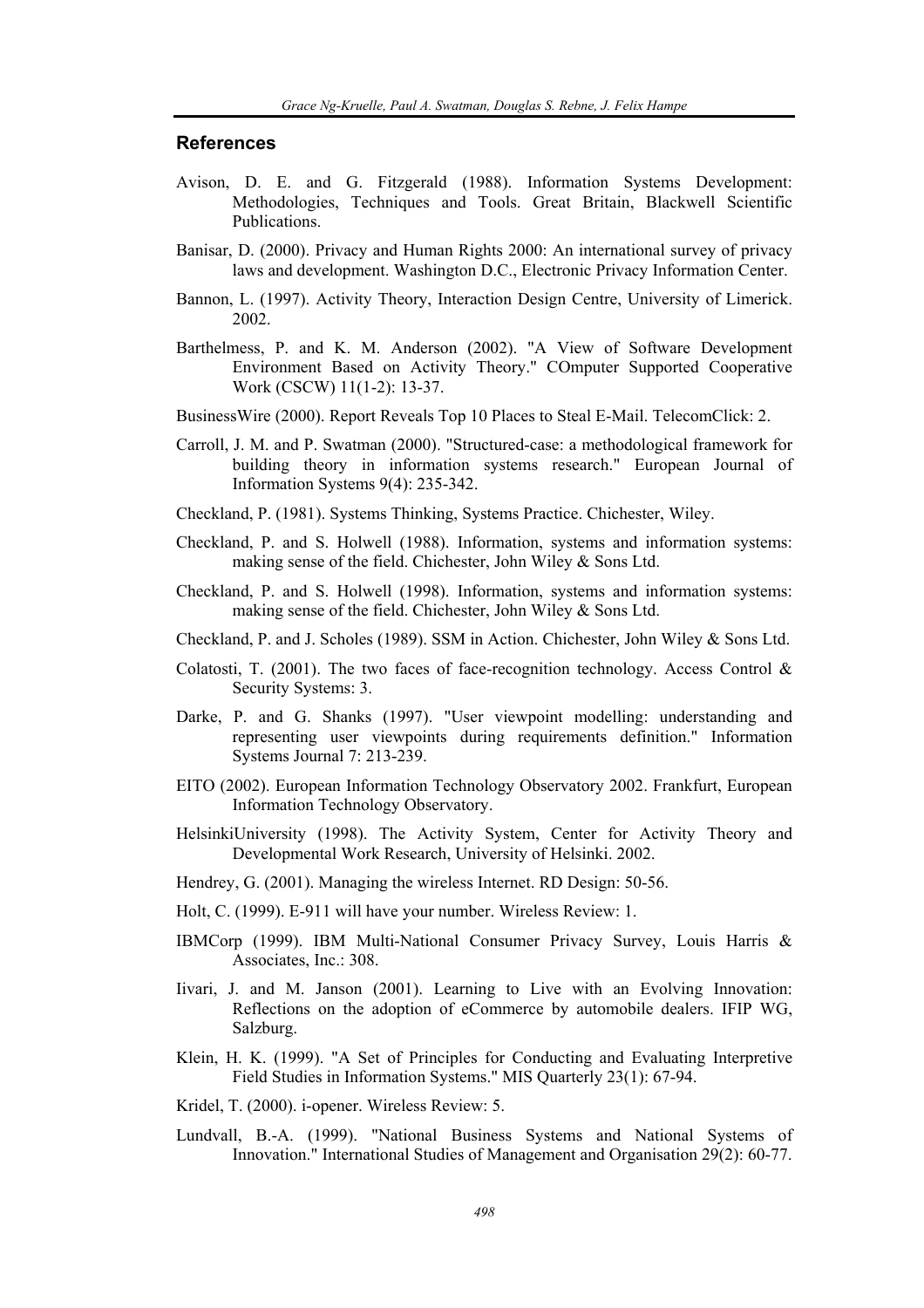- Miettinen, R. and M. Hasu (2002). "Articulating user needs in collaborative design: Towards an activity-theoretical approach." Computer Supported Cooperative Work (CSCW) 11(1-2): 129-151.
- Nelson, S. (2000). Commentary: Sprint's GPS technology creates privacy concerns, Gartner Viewpoint. 2002.
- Ng-Kruelle, G., P. Swatman, D. Rebne and F. Hampe (2002). Price of Convenience: Dynamics of Adoption Attitudes and Privacy Sensitivity Over Time. 2002 CollECTeR (Australia) Conference on Electronic Commerce, Melbourne, Australia.
- Ng-Kruelle, G., P. Swatman, D. Rebne and F. Hampe (2002). The Price of Convenience: Privacy and Mobile Commerce. 3rd World Congress on the Management of Electronic Commerce, Hamilton, ON, McMaster University.
- Ng-Kruelle, G., P. Swatman, D. Rebne and F. Hampe (2002). "The Price of Convenience: Privacy and Mobile Commerce." Quarterly Journal of Electronic Commerce 3(3): 273-385.
- Nilsson, M., H. Lindskog and S. Fischer-Hübner (2001). Privacy Enhancements in the Mobile Internet. IFIP WG9.6.
- Orlikowski, W. J. (1992). "The duality of technology: Rethinking the concept of technology in organisations." Organisation Science 3(3): 398-427.
- Presley, A., J. Sarkis and D. H. Liles (2000). "A soft-systems methodology approach for product and process innovation." IEEE Transactions on Engineering Management 47(3): 379-392.
- PricewaterhouseCoopers (2001). Technology Forecast:2001-2003. California, PricewaterhouseCoopers Technology Centre.
- Rebne, D., G. Ng-Kruelle, P. Swatman and F. Hampe (2002). Weberian Socioeconomic Behavioral Analysis and Price-of-convenience Sensitivity: Implications for M-Commerce and Location-based Applications. 2002 CollECTeR (Europe) Conference on Electronic Commerce, Centre de Congres, Toulouse, France.
- Redmiles, D. (2002). "Introduction to the Special Issue of CSCW on Activity Theory and the Practice of Design." Computer Supported Cooperative Work (CSCW) 11(1- 2): 1-11.
- Rockhold, J. (2001). Anywhere but Here. Wireless Review: 4.
- Rogers, E. M. (1995). Diffusion of Innovation, Harper Collins.
- Rogers, E. M. (2000). "Reflections on News Event Diffusion Research." Journalism & Mass Communication Quarterly 77(3): 561-576.
- Rose, J. and M. Haynes (1999). "A Soft Systems Approach to the Evaluation of Complex Interventions in the Public Sector." Journal of Applied Management Studies  $\hat{8}(2)$ : 199-216.
- Tellefsen, T. and H. Takada (1999). "The Relationship Between Mass Media Availability and the Multicountry Diffusion of Consumer Products." Journal of International Marketing 7(1): 77-96.
- USHouseOfRepresentatives (2001). Opinion Surveys: What Consumer have to say about Information Privacy. Washington, DC., Subcommittee on Commerce, Trade and Consumer Protection: 1-38.